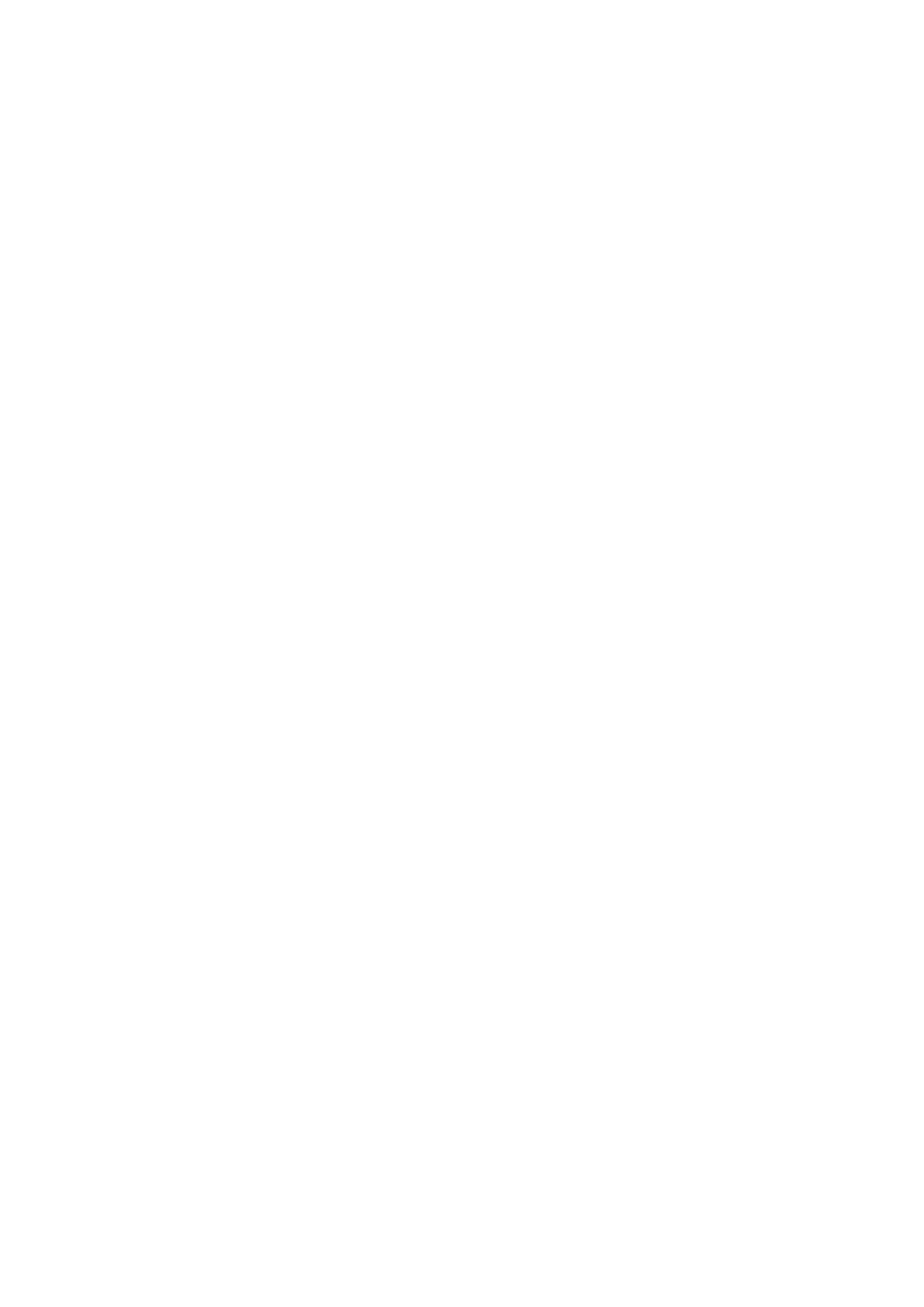# Table of contents

| 1. |                                                                                                |                         |  |  |  |
|----|------------------------------------------------------------------------------------------------|-------------------------|--|--|--|
| 2. |                                                                                                |                         |  |  |  |
| 3. |                                                                                                |                         |  |  |  |
|    | <b>Control Systems</b><br>3.1.                                                                 | $\overline{2}$          |  |  |  |
|    | 3.2.<br>Structure of nonlinear control systems                                                 | $\overline{3}$          |  |  |  |
|    | 3.3. Optimal control and feedback control, stabilization                                       | 3                       |  |  |  |
|    | 3.3.1. Optimal control.                                                                        | 3                       |  |  |  |
|    | 3.3.2. Feedback, control Lyapunov functions, stabilization.                                    | $\overline{4}$          |  |  |  |
|    | <b>Optimal Transport</b><br>3.4.                                                               | $\overline{4}$          |  |  |  |
|    | 3.5.<br>Small controls and conservative systems, averaging                                     | 5                       |  |  |  |
| 4. |                                                                                                | $\overline{.5}$         |  |  |  |
|    | Space engineering, satellites, low thrust control<br>4.1.                                      | 5                       |  |  |  |
|    | 4.1.1. Low thrust                                                                              | $\overline{\mathbf{5}}$ |  |  |  |
|    | 4.1.2. Typical problems                                                                        | 6                       |  |  |  |
|    | 4.1.3. Properties of the control system.                                                       | 6                       |  |  |  |
|    | 4.2. Quantum Control                                                                           | 6                       |  |  |  |
|    | 4.3.<br>Swimming at low-Reynolds number                                                        | $\overline{7}$          |  |  |  |
|    | Applications of optimal transport<br>4.4.                                                      | $\overline{7}$          |  |  |  |
|    | Applications to some domains of mathematics.<br>4.5.                                           | 8                       |  |  |  |
| 5. |                                                                                                |                         |  |  |  |
| 6. |                                                                                                |                         |  |  |  |
|    | Advances in optimal control<br>6.1.                                                            | 8                       |  |  |  |
|    | 6.1.1. Algebraic and geometric techniques in medical resonance imaging                         | $\boldsymbol{8}$        |  |  |  |
|    | 6.1.2. Local minima, second order conditions                                                   | 9                       |  |  |  |
|    | 6.1.3. Solving chance-constrained optimal control problems in aerospace engineering via Kernel |                         |  |  |  |
|    | <b>Density Estimation</b>                                                                      | 9                       |  |  |  |
|    | Averaging and filtering for optimal control in Space mechanics<br>6.2.                         | 9                       |  |  |  |
|    | 6.2.1. Convergence properties of the Maximum principle                                         | 9                       |  |  |  |
|    | 6.2.2. Approximation by filtering in optimal control and applications                          | 10                      |  |  |  |
|    | Averaging with reconstruction of the fast variable<br>6.2.3.                                   | 10                      |  |  |  |
|    | 6.3. Fully controlled slender microswimmers                                                    | 10                      |  |  |  |
|    | 6.3.1. The <i>N</i> -link micro-swimmer                                                        | 10                      |  |  |  |
|    | 6.3.2.<br>Optimal periodic strokes for the Copepod and Purcell micro-swimmers                  | 10                      |  |  |  |
|    | 6.4. Modelization and Controllability of "Magneto-elastic" Micro-swimmers                      | 11                      |  |  |  |
|    | Sub-Riemannian Geometry and Optimal Transport<br>6.5.                                          | 11                      |  |  |  |
|    | 6.6.<br>Geometric Control and Dynamics                                                         | 11                      |  |  |  |
| 7. |                                                                                                | $\overline{12}$         |  |  |  |
| 8. |                                                                                                |                         |  |  |  |
|    | <b>Regional Initiatives</b><br>8.1.<br><b>National Initiatives</b>                             | 12                      |  |  |  |
|    | 8.2.<br>8.2.1.<br><b>ANR</b>                                                                   | 12                      |  |  |  |
|    | Others                                                                                         | 12<br>12                |  |  |  |
|    | 8.2.2.                                                                                         |                         |  |  |  |
|    | 8.3.<br>European Initiatives                                                                   | 13                      |  |  |  |
|    | 8.3.1.1.<br>Bilateral program with Portugal                                                    | 13                      |  |  |  |
| 9. | 8.3.1.2.<br>Bilateral program with Germany<br><b>Dissemination</b>                             | 13<br>13                |  |  |  |
|    |                                                                                                | 13                      |  |  |  |
|    | Promoting Scientific Activities<br>9.1.                                                        |                         |  |  |  |
|    | 9.1.1.<br>Scientific Events Organisation<br>General Chair, Scientific Chair<br>9.1.1.1.        | 13<br>13                |  |  |  |
|    |                                                                                                |                         |  |  |  |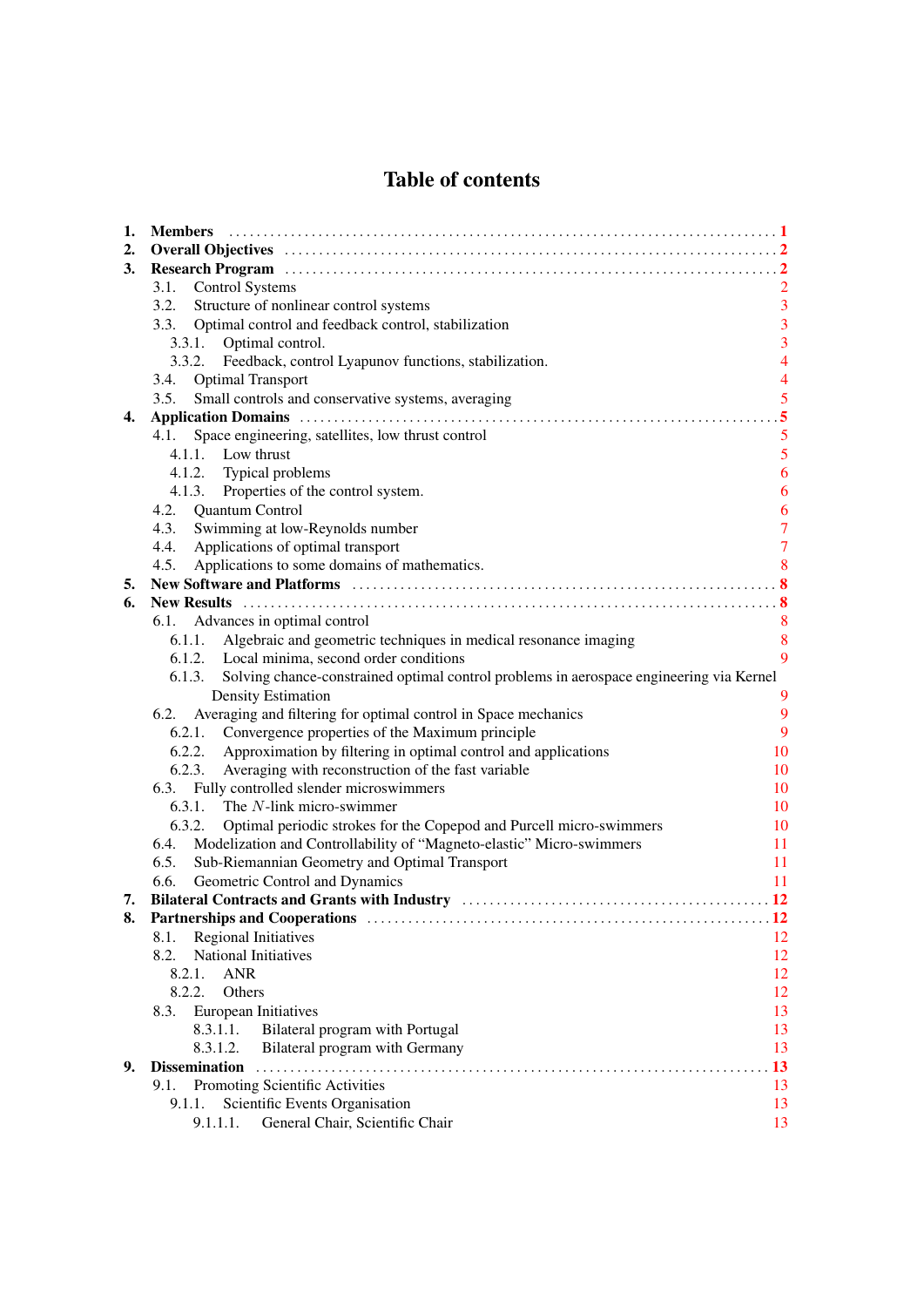|     |                | Member of the Organizing Committees<br>9.1.1.2.    | 13        |
|-----|----------------|----------------------------------------------------|-----------|
|     | $9.1.2.$ Books |                                                    | 14        |
|     |                | 9.1.2.1.<br>Springer briefs                        | 14        |
|     |                | <b>Springer Maths and Industry</b><br>9.1.2.2.     | 14        |
|     |                | 9.1.2.3. Radon Series on Comput. and Applied Math. | 14        |
|     |                | 9.1.3. Journals                                    | 14        |
|     |                | Member of the Editorial Boards<br>9.1.3.1.         | 14        |
|     |                | <b>Reviewer - Reviewing Activities</b><br>9.1.3.2. | 14        |
|     | 9.1.4.         | <b>Invited Talks</b>                               | 14        |
|     |                | 9.1.5. Leadership within the Scientific Community  | 15        |
|     | 9.1.6.         | Scientific Expertise                               | 15        |
|     |                | 9.1.7. Research Administration                     | 15        |
|     |                | 9.2. Teaching - Supervision - Juries               | 15        |
|     | 9.2.1.         | Teaching                                           | 15        |
|     | 9.2.2.         | Supervision                                        | 16        |
|     | 9.2.3.         | <b>Juries</b>                                      | 16        |
|     |                | 9.3. Popularization                                | 16        |
| 10. |                |                                                    | <b>16</b> |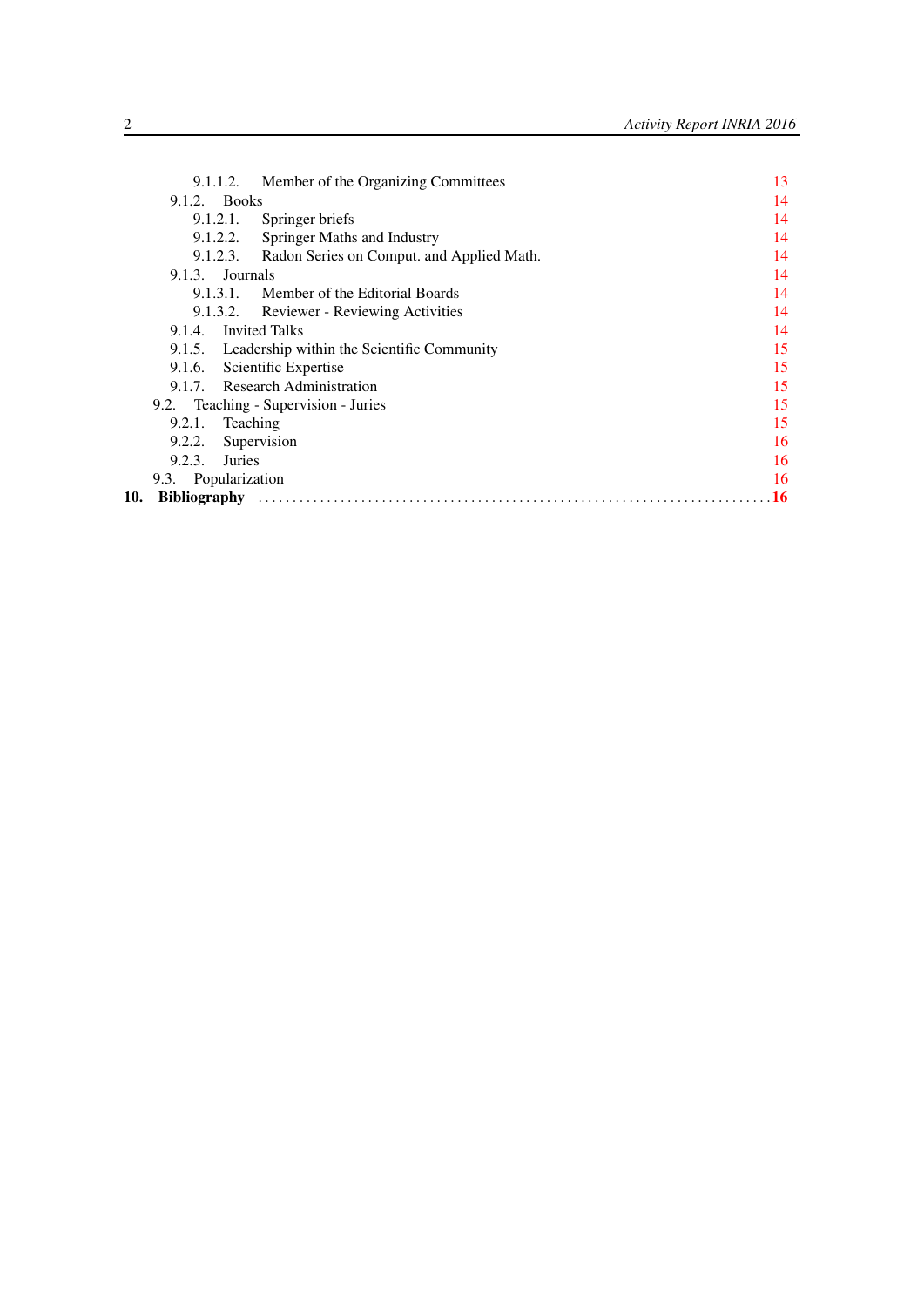# Project-Team MCTAO

*Creation of the Team: 2012 January 01, updated into Project-Team: 2013 January 01* Keywords:

# [Computer Science and Digital Science:](https://raweb.inria.fr/rapportsactivite/RA2016/static/keywords/ComputerScienceandDigitalScience.html)

- 5.10.3. Planning
- 5.10.4. Robot control
- 6.1. Mathematical Modeling
- 6.1.1. Continuous Modeling (PDE, ODE)
- 6.1.4. Multiscale modeling
- 6.2.1. Numerical analysis of PDE and ODE
- 6.2.6. Optimization
- 6.4. Automatic control
- 6.4.1. Deterministic control
- 6.4.3. Observability and Controlability
- 6.4.4. Stability and Stabilization

# [Other Research Topics and Application Domains:](https://raweb.inria.fr/rapportsactivite/RA2016/static/keywords/OtherResearchTopicsandApplicationDomains.html)

- 2.6. Biological and medical imaging
- 5.2.3. Aviation
- 5.2.4. Aerospace
- 6.6. Embedded systems

# <span id="page-4-0"></span>1. Members

#### Research Scientists

Jean-Baptiste Pomet [Team leader, Inria, Senior Researcher, HDR] Laetitia Giraldi [Inria, Researcher]

## Faculty Members

Bernard Bonnard [Univ. Bourgogne, Professor, HDR] Jean-Baptiste Caillau [Univ. Bourgogne, Professor, on leave to Inria since September 1st, HDR] Ludovic Rifford [Univ. Nice, Professor, HDR]

## PhD Students

Zeinab Badreddine [Univ. Bourgogne, granted by Univ. Bourgogne] Alice Nolot [Univ. Bourgogne, granted by Univ. Bourgogne] Zheng Chen [Univ. Paris Saclay, until Sep 2016, granted by Paris Saclay and Chinese Scholarship Council; now postdoc Univ. Toulouse] Michael Orieux [Univ. Paris IX, granted by ENS Cachan] Sébastien Fueyo [Inria, half time with Project-Team APICS] Jérémy Rouot [Inria, until Nov 2016, granted by CNES and région PACA; now postdoc at LAAS, Toulouse] Achille Sassi [Univ. Paris Saclay, granted by EADS-Astrium]

#### Post-Doctoral Fellow

Florentina Nicolau [Inria, granted by CNES, until Aug 2016; now Faculty Member at ENSEA, Univ. Cergy-Pontoise]

#### Visiting Scientists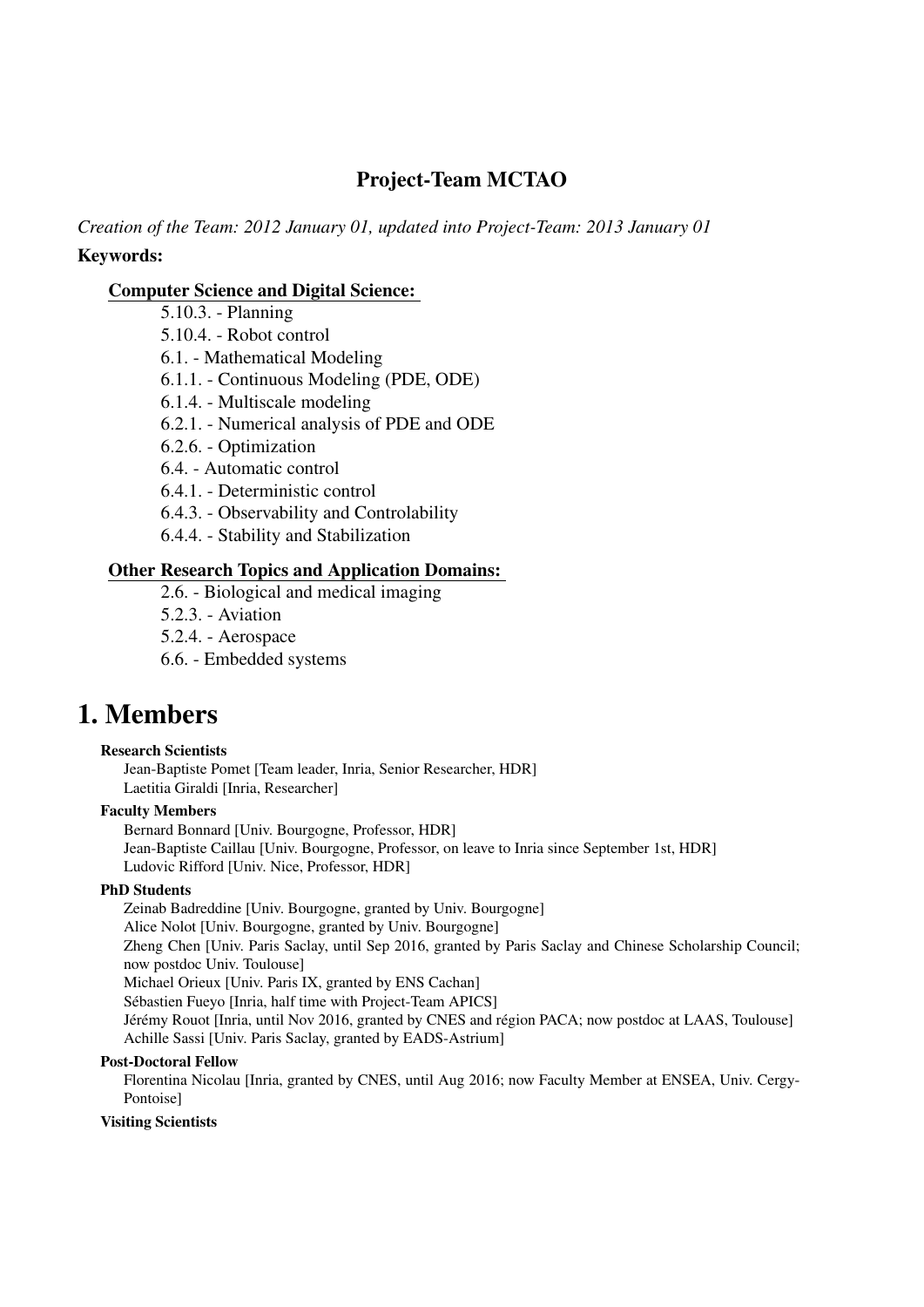Thierry Dargent [Thales Alenia Space, Engineer] Joseph Gergaud [ENSEEIHT Toulouse, Professor, HDR]

#### Administrative Assistant

Claire Senica [Inria, part time]

#### **Others**

Michael Brunengo [Polytech Nice Sophia, stage M1, from Jun 2016 until Aug 2016] Yacine El Alaoui-Faris [ENSEEIHT, stage M1, from Jun 2016 until Sep 2016] Jaouad Essaydi [Polytech Nice Sophia, stage M1, from Jun 2016 until Aug 2016] Clément Moreau [ENS Cachan, stage M2, from Mar 2016 until Jul 2016]

# <span id="page-5-0"></span>2. Overall Objectives

# 2.1. Overall Objectives

The core endeavor of this team is to develop methods in control theory for finite-dimensional nonlinear systems, as well as in optimal transport, and to be involved in real applications of these techniques. Some mathematical fields like dynamical systems and optimal transport may benefit from control theory techniques. Our primary domain of industrial applications will be space engineering, namely designing trajectories in space mechanics using optimal control and stabilization techniques: transfer of a satellite between two Keplerian orbits, rendez-vous problem, transfer of a satellite from the Earth to the Moon or more complicated space missions. A second field of applications is quantum control with applications to Nuclear Magnetic Resonance and medical image processing. A third and more recent one is the control of micro-swimmers, i.e. swimming robots where the fluid-structure coupling has a very low Reynolds number.

# <span id="page-5-1"></span>3. Research Program

# 3.1. Control Systems

<span id="page-5-2"></span>Our effort is directed toward efficient methods for the *control* of real (physical) systems, based on a *model* of the system to be controlled. *System* refers to the physical plant or device, whereas *model* refers to a mathematical representation of it.

We mostly investigate nonlinear systems whose nonlinearities admit a strong structure derived from physics; the equations governing their behavior are then well known, and the modeling part consists in choosing what phenomena are to be kept in the model used for control design, the other phenomena being treated as perturbations; a more complete model may be used for simulations, for instance. We focus on systems that admit a reliable finite-dimensional model, in continuous time; this means that models are controlled ordinary differential equations, often nonlinear.

Choosing accurate models yet simple enough to allow control design is in itself a key issue; however, modeling or identification as a theory is not per se in the scope of our project.

The extreme generality and versatility of linear control do not contradict the often heard sentence "most real life systems are nonlinear". Indeed, for many control problems, a linear model is sufficient to capture the important features for control. The reason is that most control objectives are local, first order variations around an operating point or a trajectory are governed by a linear control model, and except in degenerate situations (non-controllability of this linear model), the local behavior of a nonlinear dynamic phenomenon is dictated by the behavior of first order variations. Linear control is the hard core of control theory and practice; it has been pushed to a high degree of achievement –see for instance some classics: [\[64\]](#page-24-0), [\[55\]](#page-24-1)– that lead to big successes in industrial applications (PID, Kalman filtering, frequency domain design,  $H^{\infty}$  robust control, etc...), it is taught to future engineers, and it is still a topic of ongoing research.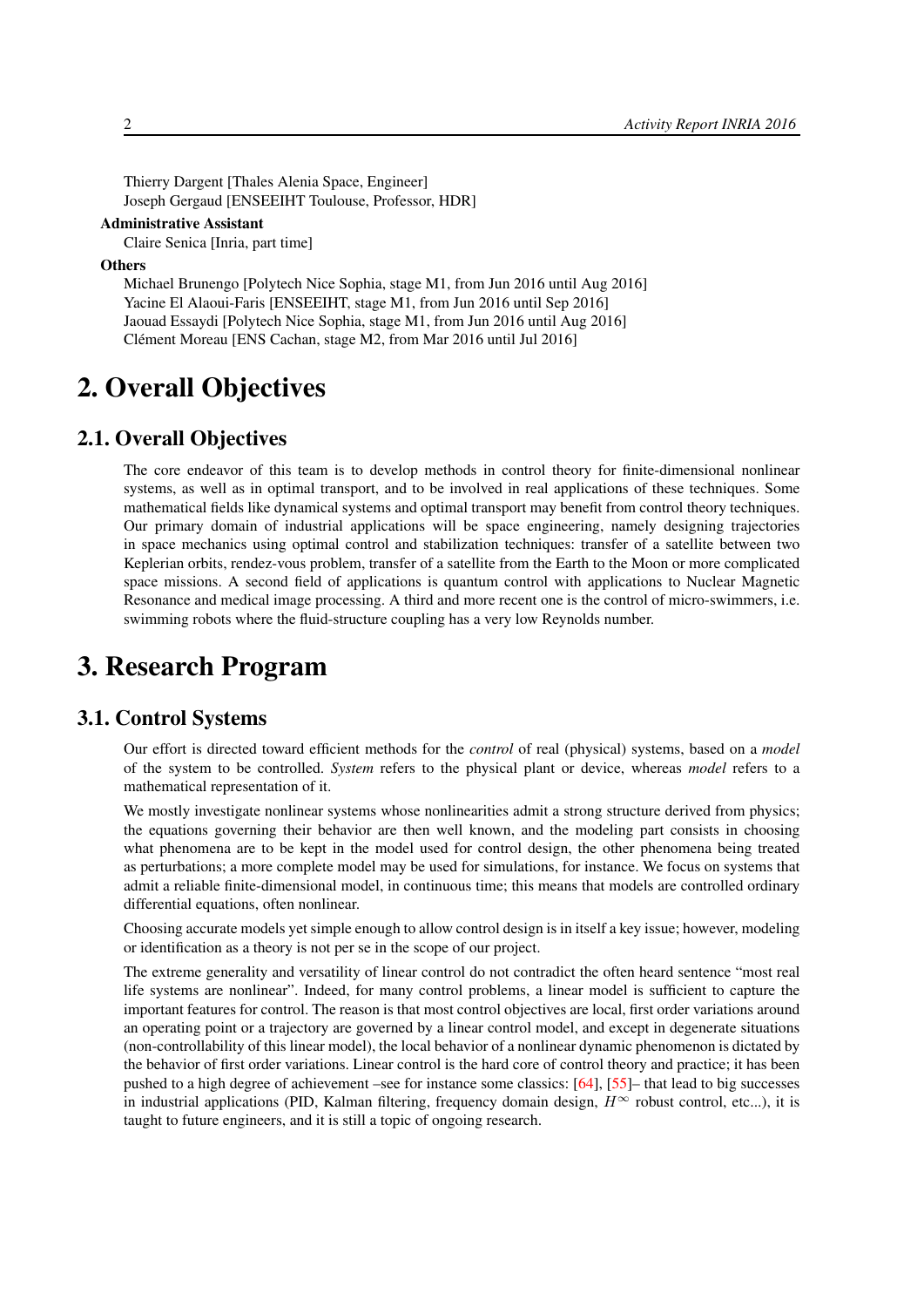<span id="page-6-3"></span>Linear control by itself however reaches its limits in some important situations:

1. Non local control objectives. Steering the system from a region to a reasonably remote other one, as in path planning and optimal control, is outside the scope of information given by a local linear approximation. It is why these are by essence nonlinear.

Stabilisation with a basin of attraction larger than the region where the linear approximation is dominant also needs more information than one linear approximation.

- 2. Local control at degenerate equilibria. Linear control yields local stabilization of an equilibrium point based on the tangent linear approximation if the latter is controllable. It is *not* the case at interesting operating points of some physical systems; linear control is irrelevant and specific nonlinear techniques have to be designed. This is an extreme case of the second part of the above item: the region where the linear approximation is dominant vanishes.
- <span id="page-6-4"></span>3. Small controls. In some situations, actuators only allow a very small magnitude of the effect of control compared to the effect of other phenomena. Then the behavior of the system without control plays a major role and we are again outside the scope of linear control methods.

# 3.2. Structure of nonlinear control systems

<span id="page-6-0"></span>In most problems, choosing the proper coordinates, or the right quantities that describe a phenomenon, sheds light on a path to the solution. In control systems, it is often crucial to analyze the structure of the model, deduced from physical principles, of the plant to be controlled; this may lead to putting it via some transformations in a simpler form, or a form that is most suitable for control design. For instance, equivalence to a linear system may allow to use linear control; also, the so-called "flatness" property drastically simplifies path planning [\[59\]](#page-24-2), [\[70\]](#page-24-3).

A better understanding of the "set of nonlinear models", partly classifying them, has another motivation than facilitating control design for a given system and its model: it may also be a necessary step towards a theory of "nonlinear identification" and modeling. Linear identification is a mature area of control science; its success is mostly due to a very fine knowledge of the structure of the class of linear models: similarly, any progress in the understanding of the structure of the class of nonlinear models would be a contribution to a possible theory of nonlinear identification.

These topics are central in control theory, but raise very difficult mathematical questions: static feedback classification is a geometric problem which is feasible in principle, although describing invariants explicitly is technically very difficult; and conditions for dynamic feedback equivalence and linearization raise unsolved mathematical problems, that make one wonder about decidability <sup>1</sup>.

# <span id="page-6-1"></span>3.3. Optimal control and feedback control, stabilization

## *3.3.1. Optimal control.*

<span id="page-6-2"></span>Mathematically speaking, optimal control is the modern branch of the calculus of variations, rather well established and mature [\[39\]](#page-22-0), [\[68\]](#page-24-4), [\[46\]](#page-23-0), [\[76\]](#page-25-0). Relying on Hamiltonian dynamics is now prevalent, instead of the standard Lagrangian formalism of the calculus of variations. Also, coming from control engineering, constraints on the control (for instance the control is a force or a torque, which are naturally bounded) or the state (for example in the shuttle atmospheric re-entry problem there is a constraint on the thermal flux) are imposed; the ones on the state are usual but these on the state yield more complicated necessary optimality conditions and an increased intrinsic complexity of the optimal solutions. Also, in the modern treatment, adhoc numerical schemes have to be derived for effective computations of the optimal solutions.

<sup>&</sup>lt;sup>1</sup>Consider the simple system with state  $(x, y, z) \in \mathbb{R}^3$  and two controls that reads  $\dot{z} = (\dot{y} - z\dot{x})^2 \dot{x}$  after elimination of the controls; it is not known whether it is equivalent to a linear system, or flat; this is because the property amounts to existence of a formula giving the general solution as a function of two arbitrary functions of time and their derivatives up to a certain order, but no bound on this order is known a priori, even for this very particular example.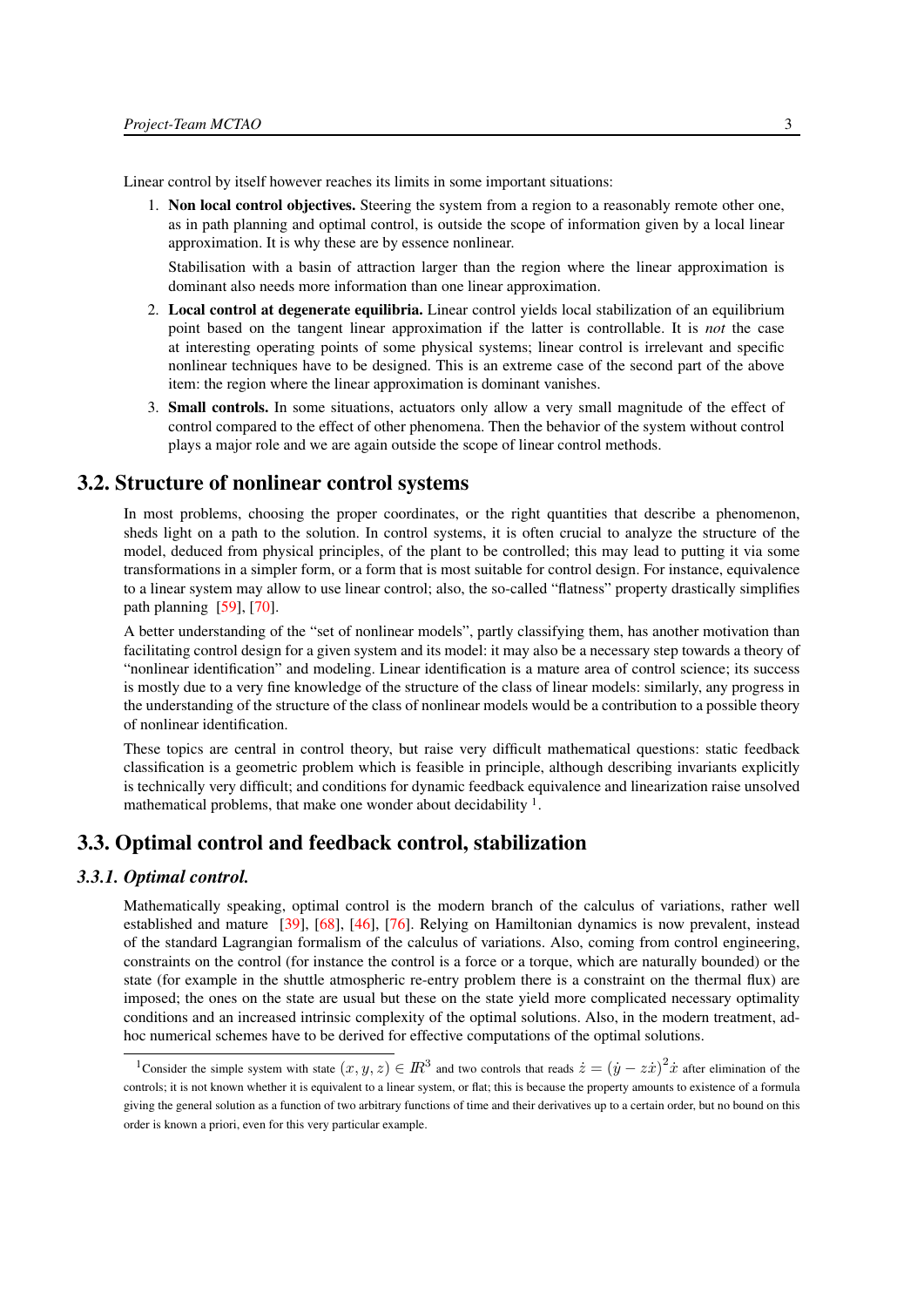What makes optimal control an applied field is the necessity of computing these optimal trajectories, or rather the controls that produce these trajectories (or, of course, close-by trajectories). Computing a given optimal trajectory and its control as a function of time is a demanding task, with non trivial numerical difficulties: roughly speaking, the Pontryagin Maximum Principle gives candidate optimal trajectories as solutions of a two point boundary value problem (for an ODE) which can be analyzed using mathematical tools from geometric control theory or solved numerically using shooting methods. Obtaining the *optimal synthesis* –the optimal control as a function of the state– is of course a more intricate problem [\[46\]](#page-23-0), [\[51\]](#page-23-1).

These questions are not only academic for minimizing a cost is *very* relevant in many control engineering problems. However, modern engineering textbooks in nonlinear control systems like the "best-seller" [\[61\]](#page-24-5) hardly mention optimal control, and rather put the emphasis on designing a feedback control, as regular and explicit as possible, satisfying some qualitative (and extremely important!) objectives: disturbance attenuation, decoupling, output regulation or stabilization. Optimal control is sometimes viewed as disconnected from automatic control... we shall come back to this unfortunate point.

#### *3.3.2. Feedback, control Lyapunov functions, stabilization.*

<span id="page-7-0"></span>A control Lyapunov function (CLF) is a function that can be made a Lyapunov function (roughly speaking, a function that decreases along all trajectories, some call this an "artificial potential") for the closed-loop system corresponding to *some* feedback law. This can be translated into a partial differential relation sometimes called "Artstein's (in)equation" [\[42\]](#page-23-2). There is a definite parallel between a CLF for stabilization, solution of this differential inequation on the one hand, and the value function of an optimal control problem for the system, solution of a HJB equation on the other hand. Now, optimal control is a quantitative objective while stabilization is a qualitative objective; it is not surprising that Artstein (in)equation is very under-determined and has many more solutions than HJB equation, and that it may (although not always) even have smooth ones.

We have, in the team, a longstanding research record on the topic of construction of CLFs and stabilizing feedback controls.

# 3.4. Optimal Transport

<span id="page-7-1"></span>We believe that matching optimal transport with geometric control theory is one originality of our team. We expect interactions in both ways.

The study of optimal mass transport problems in the Euclidean or Riemannian setting has a long history which goes from the pioneer works of Monge [\[72\]](#page-25-1) and Kantorovitch [\[65\]](#page-24-6) to the recent revival initiated by fundamental contributions due to Brenier [\[52\]](#page-23-3) and McCann [\[71\]](#page-25-2).

The same transportation problems in the presence of differential constraints on the set of paths —like being an admissible trajectory for a control system— is quite new. The first contributors were Ambrosio and Rigot [\[40\]](#page-22-1) who proved the existence and uniqueness of an optimal transport map for the Monge problem associated with the squared canonical sub-Riemannian distance on the Heisenberg groups. This result was extended later by Agrachev and Lee [\[37\]](#page-22-2), then by Figalli and Rifford [\[56\]](#page-24-7) who showed that the Ambrosio-Rigot theorem holds indeed true on many sub-Riemannian manifolds satisfying reasonable assumptions. The problem of existence and uniqueness of an optimal transport map for the squared sub-Riemannian distance on a general complete sub-Riemannian manifold remains open; it is strictly related to the regularity of the sub-Riemannian distance in the product space, and remains a formidable challenge. Generalized notions of Ricci curvatures (bounded from below) in metric spaces have been developed recently by Lott and Villani [\[69\]](#page-24-8) and Sturm [\[80\]](#page-25-3). A pioneer work by Juillet [\[62\]](#page-24-9) captured the right notion of curvature for subriemannian metric in the Heisenberg group; Agrachev and Lee [\[38\]](#page-22-3) have elaborated on this work to define new notions of curvatures in three dimensional sub-Riemannian structures. The optimal transport approach happened to be very fruitful in this context. Many things remain to be done in a more general context.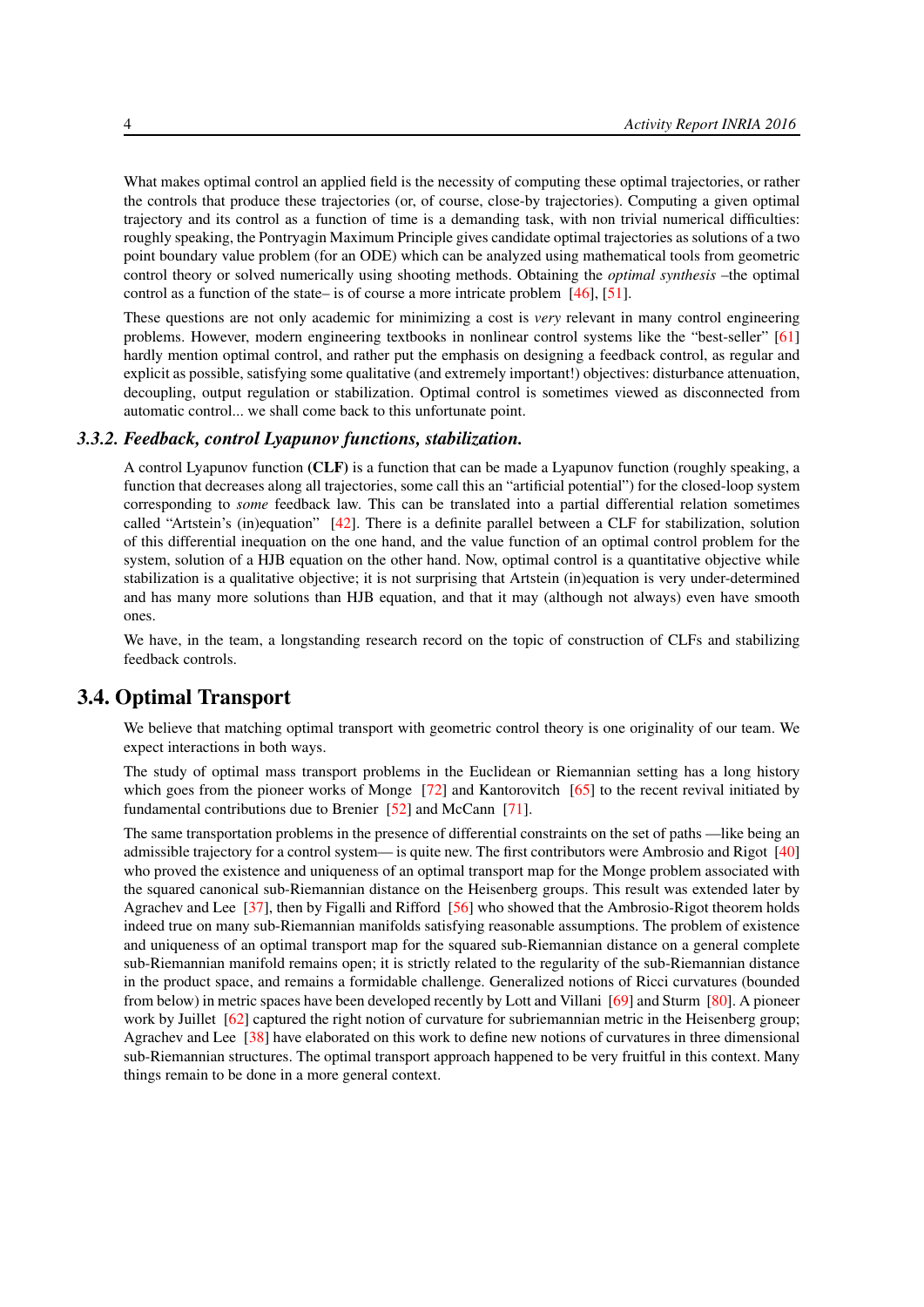# 3.5. Small controls and conservative systems, averaging

<span id="page-8-0"></span>Using averaging techniques to study small perturbations of integrable Hamiltonian systems dates back to H. Poincaré or earlier; it gives an approximation of the (slow) evolution of quantities that are preserved in the non-perturbed system. It is very subtle in the case of multiple periods but more elementary in the single period case, here it boils down to taking the average of the perturbation along each periodic orbit; see for instance [\[41\]](#page-23-4), [\[79\]](#page-25-4).

When the "perturbation" is a control, these techniques may be used after deciding how the control will depend on time and state and other quantities, for instance it may be used after applying the Pontryagin Maximum Principle as in [\[44\]](#page-23-5), [\[45\]](#page-23-6), [\[53\]](#page-23-7), [\[60\]](#page-24-10). Without deciding the control a priori, an "average control system" may be defined as in [\[43\]](#page-23-8).

The focus is then on studying into details this simpler "averaged" problem, that can often be described by a Riemannian metric for quadratic costs or by a Finsler metric for costs like minimum time.

<span id="page-8-1"></span>This line of research stemmed out of applications to space engineering, see section [4.1.](#page-8-2)

# 4. Application Domains

## 4.1. Space engineering, satellites, low thrust control

<span id="page-8-2"></span>Space engineering is very demanding in terms of safe and high-performance control laws (for instance optimal in terms of fuel consumption, because only a finite amount of fuel is onboard a satellite for all its "life"). It is therefore prone to real industrial collaborations.

We are especially interested in trajectory control of space vehicles using their own propulsion devices, outside the atmosphere. Here we discuss "non-local" control problems (in the sense of section [3.1](#page-5-2) point [1\)](#page-6-3): orbit transfer rather than station keeping; also we do not discuss attitude control.

In the geocentric case, a space vehicle is subject to

- gravitational forces, from one or more central bodies (the corresponding acceleration is denoted by  $F_{\text{grav}}$ . below),

- a thrust, the control, produced by a propelling device; it is the  $Gu$  term below; assume for simplicity that control in all directions is allowed, *i.e.* G is an invertible matrix

<span id="page-8-4"></span>- other "perturbating" forces (the corresponding acceleration is denoted by  $F_2$  below; in simplified models, it is not present). In position-velocity coordinates, its dynamics can be written as

$$
\ddot{x} = F_{\text{grav.}}(x, t) + F_2(x, \dot{x}, t) + G(x, \dot{x}) u, \qquad \|u\| \le u_{\text{max}}.
$$
 (1)

In the case of a single attracting central body (the earth) and in a geocentric frame,  $F_{\text{grav}}$  does not depend on time, or consists of a main term that does not depend on time and smaller terms reflecting the action of the moon or the sun, that depend on time. The second term is often neglected in the design of the control at first sight; it contains terms like atmospheric drag or solar pressure. G could also bear an explicit dependence on time (here we omit the variation of the mass, that decreases proportionally to  $||u||$ .

## *4.1.1. Low thrust*

<span id="page-8-3"></span>Low thrust means that  $u_{\text{max}}$  is small, or more precisely that the maximum magnitude of G u is small with respect to the one of  $F_{\text{grav.}}$  (but in general not compared to  $F_2$ ). Hence the influence of the control is very weak instantaneously, and trajectories can only be significantly modified by accumulating the effect of this low thrust on a long time. Obviously this is possible only because the free system is somehow conservative. This was "abstracted" in section [3.5.](#page-8-0)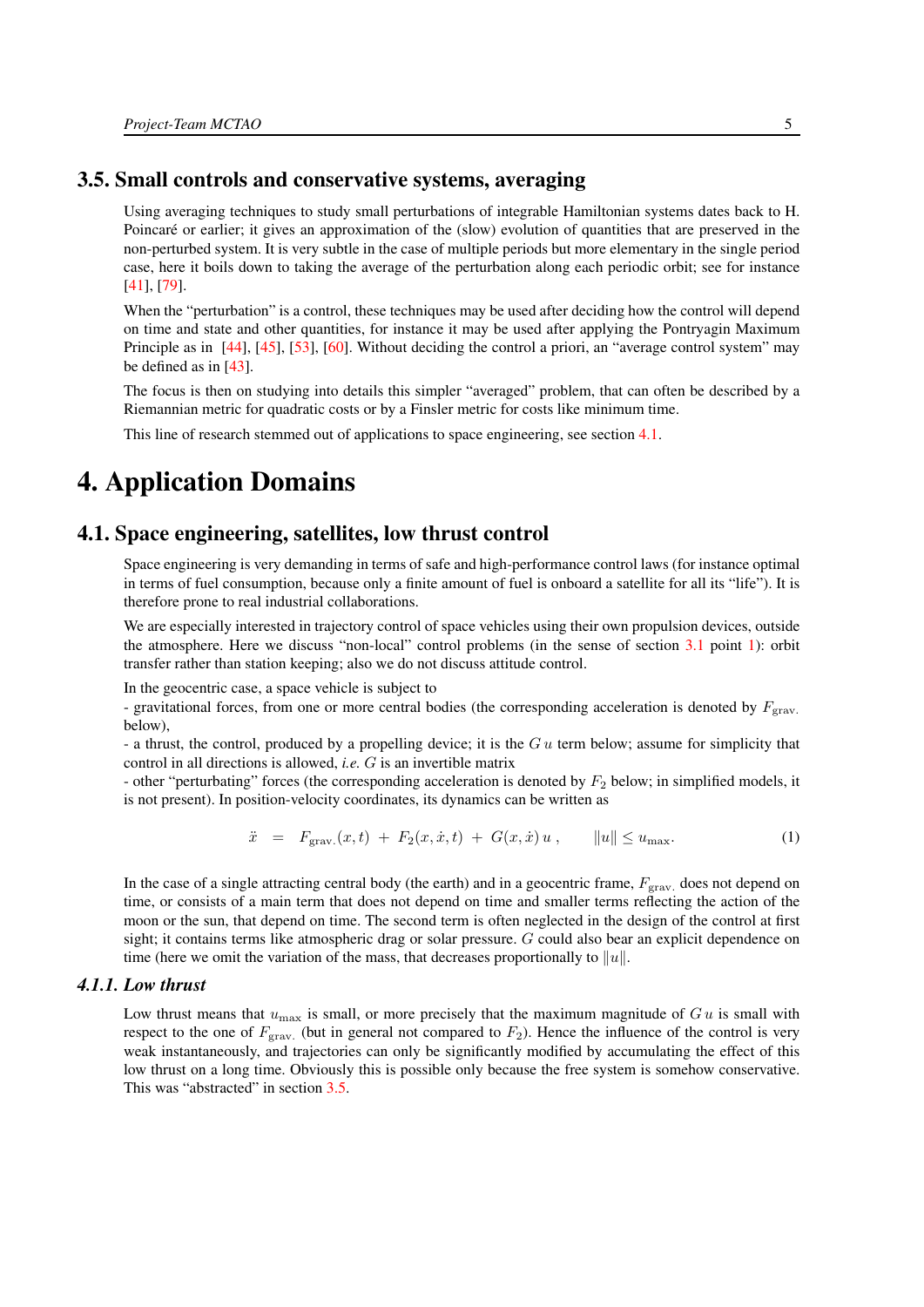*Why low thrust ?* The common principle to all propulsion devices is to eject particles, with some relative speed with respect to the vehicle; conservation of momentum then induces, from the point of view of the vehicle alone, an external force, the "thrust" (and a mass decrease). Ejecting the same mass of particles with a higher relative speed results in a proportionally higher thrust; this relative speed (specific impulse,  $I_{sp}$ ) is a characteristic of the engine; the higher the  $I_{sp}$ , the smaller the mass of particles needed for the same change in the vehicle momentum. Engines with a higher  $I_{sp}$  are highly desirable because, for the same maneuvers, they reduce the mass of "fuel" to be taken on-board the satellite, hence leaving more room (mass) for the payload. "Classical" chemical engines use combustion to eject particles, at a somehow limited speed even with very efficient fuel; the more recent electric engines use a magnetic field to accelerate particles and eject them at a considerably higher speed; however electrical power is limited (solar cells), and only a small amount of particles can be accelerated per unit of time, inducing the limitation on thrust magnitude.

Electric engines theoretically allow many more maneuvers with the same amount of particles, with the drawback that the instant force is very small; sophisticated control design is necessary to circumvent this drawback. High thrust engines allow simpler control procedures because they almost allow instant maneuvers (strategies consist in a few burns at precise instants).

#### *4.1.2. Typical problems*

<span id="page-9-0"></span>Let us mention two.

- *Orbit transfer or rendez-vous*. It is the classical problem of bringing a satellite to its operating position from the orbit where it is delivered by the launcher; for instance from a GTO orbit to the geostationary orbit at a prescribed longitude (one says rendez-vous when the longitude, or the position on the orbit, is prescribed, and transfer if it is free). In equation [\(1\)](#page-8-4) for the dynamics,  $F_{\text{grav}}$ . is the Newtonian gravitation force of the earth (it then does not depend on time);  $F_2$  contains all the terms coming either from the perturbations to the Newtonian potential or from external forces like radiation pressure, and the control is usually allowed in all directions, or with some restrictions to be made precise.
- *Three body problem*. This is about missions in the solar system leaving the region where the attraction of the earth, or another single body, is preponderant. We are then no longer in the situation of a single central body,  $F_{\text{grav}}$  contains the attraction of different planets and the sun. In regions where two central bodies have an influence, say the earth and the moon, or the sun and a planet, the term  $F_{\text{grav}}$ . in  $(1)$  is the one of the restricted three body problem and dependence on time reflects the movement of the two "big" attracting bodies.

An issue for future experimental missions in the solar system is interplanetary flight planning with gravitational assistance. Tackling this global problem, that even contains some combinatorial problems (itinerary), goes beyond the methodology developed here, but the above considerations are a brick in this puzzle.

## *4.1.3. Properties of the control system.*

<span id="page-9-1"></span>If there are no restrictions on the thrust direction, i.e., in equation [\(1\)](#page-8-4), if the control u has dimension 3 with an invertible matrix  $G$ , then the control system is "static feedback linearizable", and a fortiori flat, see section [3.2.](#page-6-0) However, implementing the static feedback transformation would consist in using the control to "cancel" the gravitation; this is obviously impossible since the available thrust is very small. As mentioned in section [3.1,](#page-5-2) point [3,](#page-6-4) the problem remains fully nonlinear in spite of this "linearizable" structure <sup>2</sup>.

# 4.2. Quantum Control

<span id="page-9-2"></span>These applications started by a collaboration between B. Bonnard and D. Sugny (a physicist from ICB) in the ANR project Comoc (now ended). The problem was the control of the orientation of a molecule

<sup>2</sup>However, the linear approximation around *any* feasible trajectory is controllable (a periodic time-varying linear system); optimal control problems will have no singular or abnormal trajectories.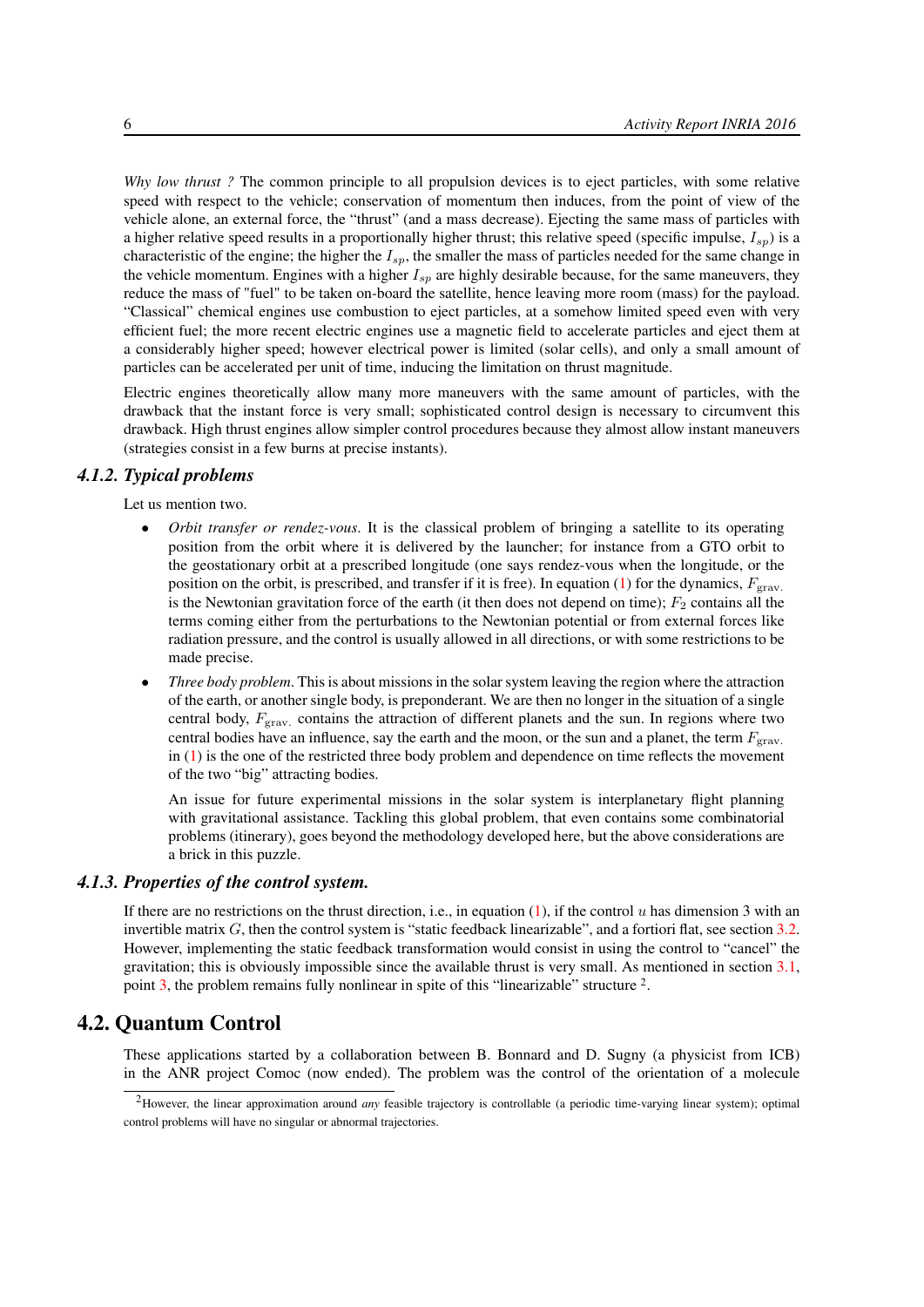using a laser field, with a model that does take into account the dissipation due to the interaction with the environment, molecular collisions for instance. The model is a dissipative generalization of the finite dimensional Schrödinger equation, known as Lindblad equation. It is a 3-dimensional system depending upon 3 parameters, yielding a very complicated optimal control problem that we have solved for prescribed boundary conditions. In particular we have computed the minimum time control and the minimum energy control for the orientation or a two-level system, using geometric optimal control and appropriate numerical methods (shooting and numerical continuation) [\[49\]](#page-23-9), [\[48\]](#page-23-10).

More recently, based on this project, we have reoriented our control activity towards Nuclear Magnetic Resonance (MNR). In MNR medical imaging, the contrast problem is the one of designing a variation of the magnetic field with respect to time that maximizes the difference, on the resulting image, between two different chemical species; this is the "contrast". This research is conducted with Prof. S. Glaser (TU-München), whose group is performing both in vivo and in vitro experiments; experiments using our techniques have successfully measured the improvement in contrast between materials chemical species that have an importance in medicine, like oxygenated and de-oxygenated blood, see [\[47\]](#page-23-11); this is however still to be investigated and improved. The model is the Bloch equation for spin  $\frac{1}{2}$  particles, that can be interpreted as a sub-case of Lindblad equation for a two-level system; the control problem to solve amounts to driving in minimum time the magnetization vector of the spin to zero (for parameters of the system corresponding to one of the species), and generalizations where such spin  $\frac{1}{2}$  particles are coupled: double spin inversion for instance.

<span id="page-10-0"></span>A reference book by B. Bonnard and D. Sugny has been published on the topic [\[50\]](#page-23-12).

# 4.3. Swimming at low-Reynolds number

The study of the swimming strategies of micro-organisms is attracting increasing attention in the recent literature. This is both because of the intrinsic biological interest, and for the possible implications these studies may have on the design of bio-inspired artificial replicas reproducing the functionalities of biological systems. In the case of micro-swimmers, the surrounding fluid is dominated by the viscosity effects of the water and becomes reversible. This feature, known as the scallop theorem in that context needs to be circumvented when one wants to swim with strokes that produce a net motion of the swimmer. In this regime, it turns out that the dynamic of a micro-swimmer could be expressed as an ordinary differential equation. First of all, by stating that the swimmer controls its own shape, we focus on finding the best strategy to swim (by minimizing a time or an energy). Moreover, we work on the control and optimal control of magnetic micro-swimmers. The latter micro-device is charged in order to be deformed by an external magnetic field. In this case, the control functions are the external magnetic field. And we wonder whether it is possible to control the position of the swimmer by acting on this external magnetic field. We are also interested in the associated optimal control problem (acting on the magnetic field in such a way that the swimmer reaches a desired position as soon as possible).

# 4.4. Applications of optimal transport

<span id="page-10-1"></span>Optimal Transportation in general has many applications. Image processing, biology, fluid mechanics, mathematical physics, game theory, traffic planning, financial mathematics, economics are among the most popular fields of application of the general theory of optimal transport. Many developments have been made in all these fields recently. Three more specific examples:

- In image processing, since a grey-scale image may be viewed as a measure, optimal transportation has been used because it gives a distance between measures corresponding to the optimal cost of moving densities from one to the other, see e.g. the work of J.-M. Morel and co-workers [\[73\]](#page-25-5).

- In representation and approximation of geometric shapes, say by point-cloud sampling, it is also interesting to associate a measure, rather than just a geometric locus, to a distribution of points (this gives a small importance to exceptional "outlier" mistaken points); this was developed in Q. Mérigot's PhD [\[74\]](#page-25-6) in the GEOMETRICA project-team. The relevant distance between measures is again the one coming from optimal transportation.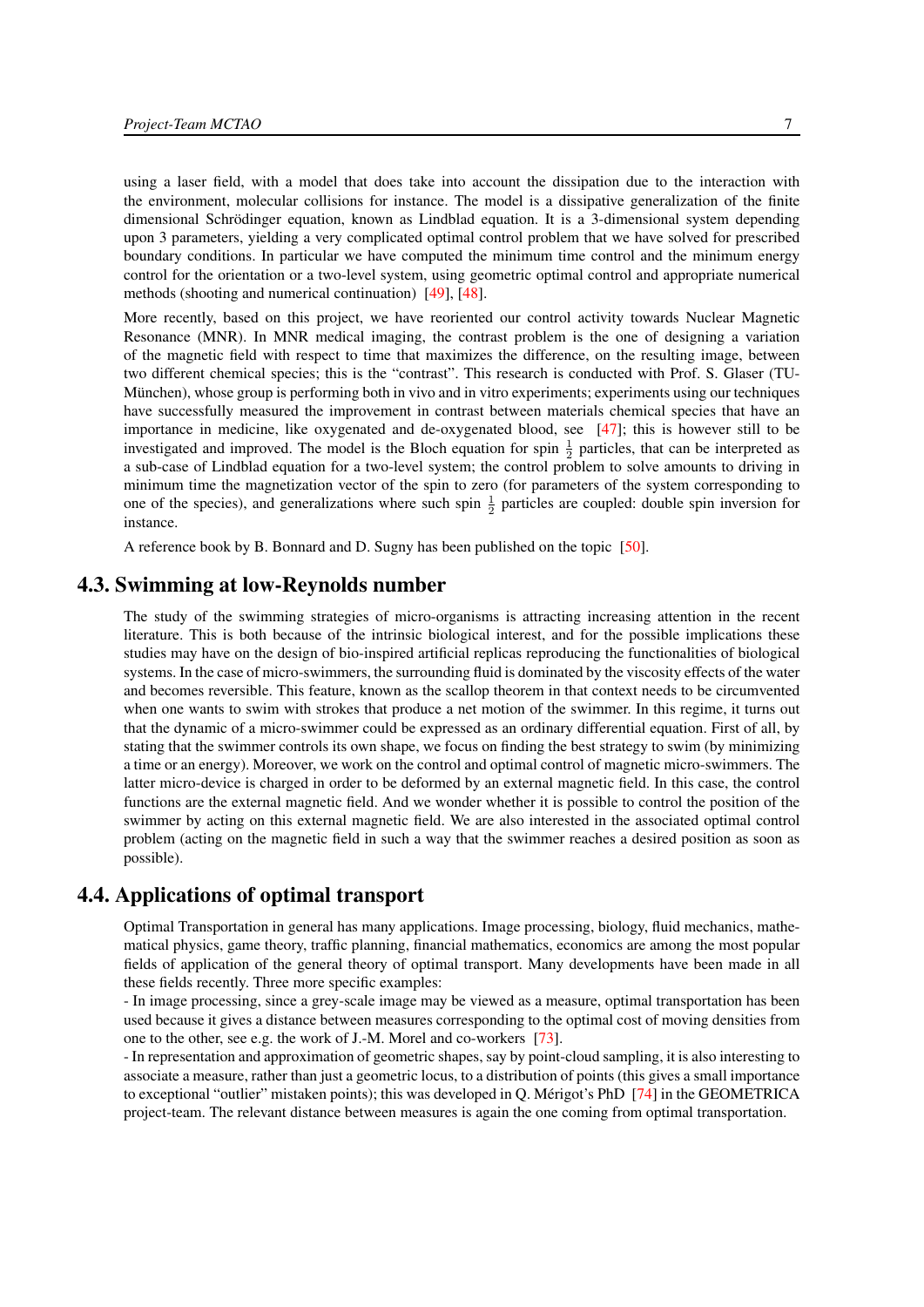- The specific to the type of costs that we have considered in some mathematical work, i.e. these coming from optimal control, are concerned with evolutions of densities under state or velocity constraints. A fluid motion or a crowd movement can be seen as the evolution of a density in a given space. If constraints are given on the directions in which these densities can evolve, we are in the framework of non-holonomic transport problems.

# 4.5. Applications to some domains of mathematics.

<span id="page-11-0"></span>Control theory (in particular thinking in terms of inputs and reachable set) has brought novel ideas and progresses to mathematics. For instance, some problems from classical calculus of variations have been revisited in terms of optimal control and Pontryagin's Maximum Principle [\[63\]](#page-24-11); also, closed geodesics for perturbed Riemannian metrics where constructed in [\[66\]](#page-24-12), [\[67\]](#page-24-13) using control techniques.

Inside McTAO, a work like [\[58\]](#page-24-14), [\[57\]](#page-24-15) is definitely in this line, applying techniques from control to construct some perturbations under constraints of Hamiltonian systems to solve longstanding open questions in the field of dynamical systems.

# <span id="page-11-1"></span>5. New Software and Platforms

# 5.1. Hampath

KEYWORDS: Geometric control - Second order conditions - Differential homotopy - Ordinary differential equations

FUNCTIONAL DESCRIPTION

Hampath is an open-source software developed to solve optimal control problems by coupling shooting and homotopy methods. More generally, it can be used to solve general Hamiltonian boudary value problems. It also implements an efficient computation of Jacobi fields (allowing in particular second order optimality condition checks) based on the repeated use of automatic differentiation.

- Participants: Jean-Baptiste Caillau, Olivier Cots and Joseph Gergaud
- Contact: Oliver Cots
- <span id="page-11-2"></span>• URL: <http://www.hampath.org>

# 6. New Results

# <span id="page-11-3"></span>6.1. Advances in optimal control

#### *6.1.1. Algebraic and geometric techniques in medical resonance imaging*

<span id="page-11-4"></span>Participants: Bernard Bonnard, Jean-Charles Faugère [EPI PolSys], Alain Jacquemard [Univ. de Bourgogne], Mohab Safey El Din [EPI PolSys], Thibaut Verron [EPI PolSys].

In the framework of the ANR-DFG project Explosys (see Section [8.3\)](#page-16-0) we use computer algebra methods to analyze the controlled Bloch equations, modeling the contrast problem in MRI. The problem boils down to analyzing the so called singular extremals associated to the problem. Thanks to the linear dependance of the problem with respect to the state variables and the relaxation parameters the problem is algebraic and is equivalent to determining equilibrium points and eigenvalues of the linearized system at such points together with the algebraic classification of the surface associated to the switches between bang and singular arcs. Preliminary results are described in ISSAC paper [\[12\]](#page-20-0) using Grobner basis and stratifications of singularities of determinantal varieties. This work was a part of T. Verron's PhD and is continuing in particular with him (Post doc APO-ENSEEIHT).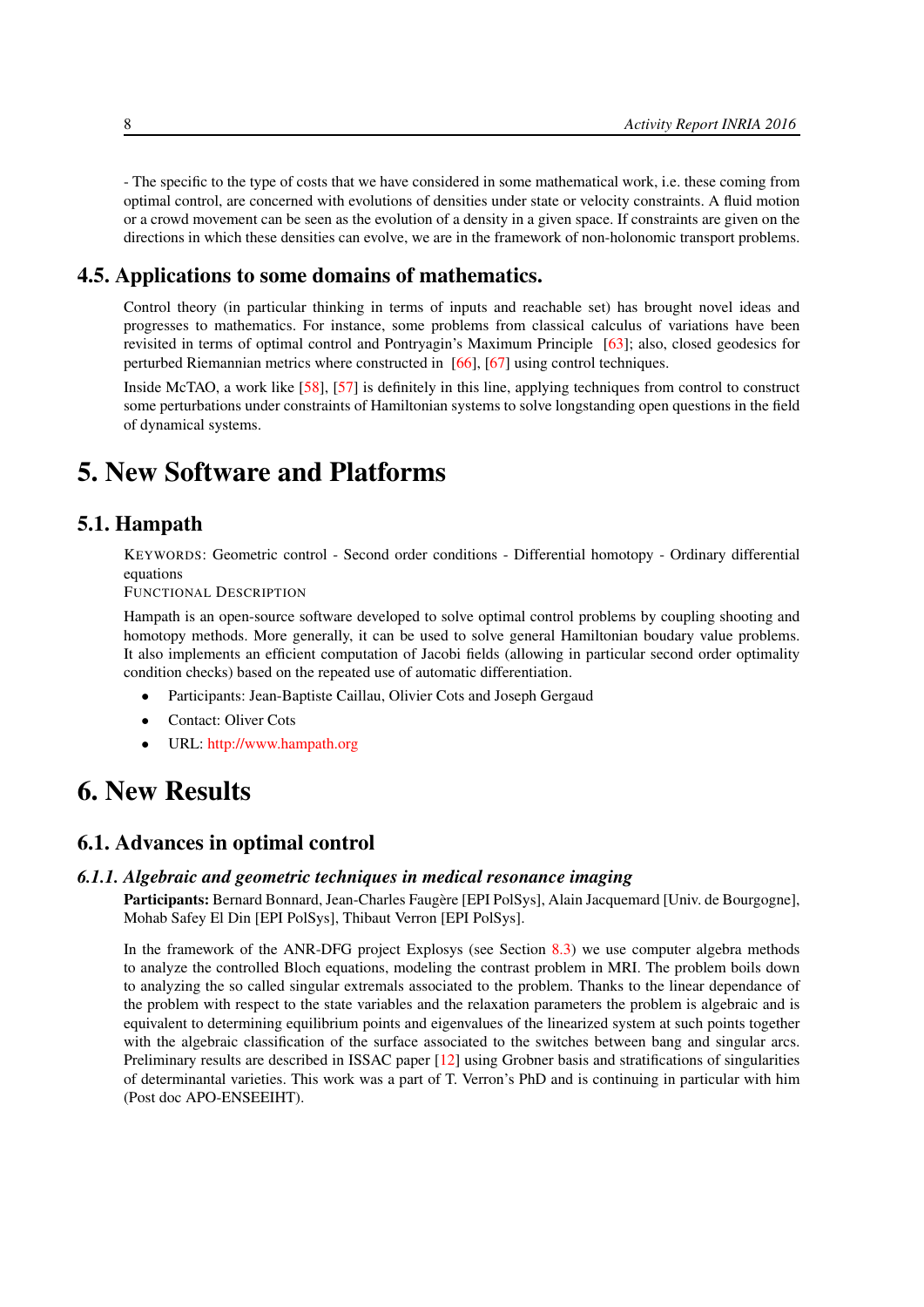#### *6.1.2. Local minima, second order conditions*

<span id="page-12-0"></span>Participants: Jean-Baptiste Caillau, Zheng Chen, Yacine Chitour [Univ. Paris-Sud], Ariadna Farrés [Univ. Barcelona].

It is well known that the PMP gives necessary conditions for optimality, but curves satisfying this condition may be local minima or critical sadle points. Roughly speaking, the PMP is a first order condition. Higher order conditions give finer necessary conditions (and sufficient in some special cases), but they require differentiability that is not always satisfied when commutations occur. Furthermore, these local conditions cannot distinguish local from global minima. In [\[4\]](#page-19-4) and [\[19\]](#page-21-0), we make contributions respectively to extending higher order conditions to non-smooth cases and to exploring local and global minima on an example of interest.

Second order systems whose drift is defined by the gradient of a given potential are considered, and minimization of the  $L^1$ -norm of the control is addressed in [\[4\]](#page-19-4). An analysis of the extremal flow emphasizes the role of singular trajectories of order two [\[78\]](#page-25-7), [\[81\]](#page-25-8); the case of the two-body potential is treated in detail. In  $L^1$ -minimization, regular extremals are associated with bang-bang controls (saturated ocnstraint on the norm); in order to assess their optimality properties, sufficient conditions are given for broken extremals and related to the no-fold conditions of [\[75\]](#page-25-9). Two examples of numerical verification of these conditions are proposed on a problem coming from space mechanics.

In another direction, we have been studying the structure of local minima for time minimization in the controlled three-body problem. In [\[19\]](#page-21-0), several homotopies are systematically used to unfold the structure of these local minimizers, and the resulting singularity of the path associated with the value function is analyzed numerically.

# <span id="page-12-1"></span>*6.1.3. Solving chance-constrained optimal control problems in aerospace engineering via Kernel Density Estimation*

Participants: Jean-Baptiste Caillau, Max Cerf [Airbus Industries], Achille Sassi, Emmanuel Trélat [Univ. P. & M. Curie], Hasna Zidani [ENSTA ParisTech].

The goal of [\[30\]](#page-22-4) is to show how non-parametric statistics can be used to solve chance-constrained optimization and optimal control problems by reformulating them into deterministic ones, focusing on the details of the algorithmic approach. We use the Kernel Density Estimation method to approximate the probability density function of a random variable with unknown distribution, from a relatively small sample. In the paper it is shown how this technique can be applied to a class of chance-constrained optimization problem, focusing on the implementation of the method. In particular, in our examples we analyze a chance-constrained version of the well known problem in aerospace optimal control: the Goddard problem.

# 6.2. Averaging and filtering for optimal control in Space mechanics

<span id="page-12-2"></span>Participants: Jean-Baptiste Caillau, Thierry Dargent, Florentina Nicolau, Jean-Baptiste Pomet, Jérémy Rouot.

Investigating averaging in optimal control for space mechanics with low thrust, or more generally with conservative systems with "small" controls is an ongoing subject in the team. It is also central in the research contract with CNES mentioned in Section [7.1.](#page-15-6)

#### *6.2.1. Convergence properties of the Maximum principle*

<span id="page-12-3"></span>Part of Jérémy Rouot's PhD [\[2\]](#page-19-5) was devoted to convergence properties in the Hamiltonian system resulting from Pontryagin's Maximum principle when the small parameter representing the ratio between slow and fast velocities tends to zero. The difference with previous work is that we give a clear method to sort fast and slow variables in the adjoint variables, and we provide convergence of these under some conditions. A more complete publication is under preparation.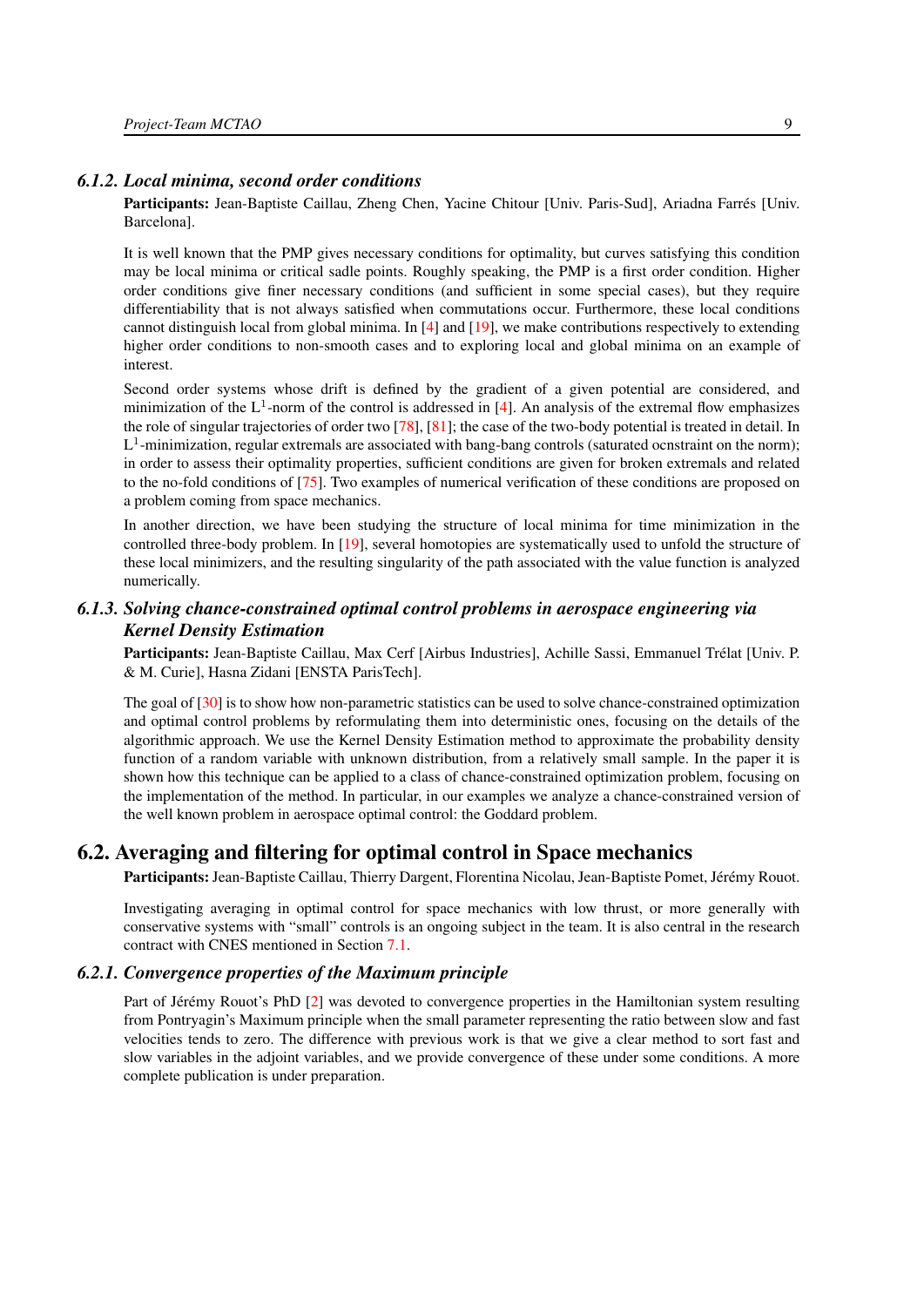## *6.2.2. Approximation by filtering in optimal control and applications*

<span id="page-13-0"></span>Minimum time control of slow-fast systems is considered. In the case of only one fast angle, averaging techniques are available for such systems. The approach introduced in [\[54\]](#page-23-13) and [\[43\]](#page-23-8) is recalled, then extended to time dependent systems by means of a suitable filtering operator. The process relies upon approximating the dynamics by means of sliding windows. The size of these windows is an additional parameter that provides intermediate approximations between averaging over the whole fast angle period and the original dynamics. The method was applied to problems coming from space mechanics, and is exposed in [\[31\]](#page-22-5).

#### *6.2.3. Averaging with reconstruction of the fast variable*

<span id="page-13-1"></span>We have been studying a way to modify the initial condition of the average equation in order to approach better (but in the mean) the slow variable while reconstructing asymptotically the fast variable. This follows an idea that was shown to work numerically in [\[54\]](#page-23-13).

In [\[32\]](#page-22-6), we give a construction for Cauchy problems. It is lighter than second order averaging, in that oscillating signals and ODEs are not used, and still provides a second order error *in the mean*, together with convergence of the fast variable. This remains to be developed for two-point boundary value problems like in optimal control.

# <span id="page-13-2"></span>6.3. Fully controlled slender microswimmers

#### *6.3.1. The* N*-link micro-swimmer*

<span id="page-13-3"></span>Participants: François Alouges [École Polytechnique], Antonio Desimone [SISSA Trieste], Laetitia Giraldi, Marta Zopello [Univ. di Padova].

We discussed a reduced model to compute the motion of slender swimmers which propel themselves by changing the curvature of their body. Our approach is based on the use of Resistive Force Theory for the evaluation of the viscous forces and torques exerted by the surrounding fluid, and on discretizing the kinematics of the swimmer by representing its body through an articulated chain of N rigid links capable of planar deformations. The resulting system of ODEs, governing the motion of the swimmer, is easy to assemble and to solve, making our reduced model a valuable tool in the design and optimization of bio-inspired artificial microdevices. We prove that the swimmer composed by almost 3 segments is controllable in the whole plane. As a direct result, there exists an optimal swimming strategy to reach a desired configuration in minimum time. Numerical experiments for in the case of the Purcell swimmer suggest that the optimal strategy is periodic, namely a sequence of identical strokes. Our results indicate that this candidate for an optimal stroke, indeed gives a better displacement speed than the classical Purcell stroke.

This is presented in [\[36\]](#page-22-7) (accepted as a Book chapter in Multi-scale Models in Mechano and Tumor Biology: Modeling, Homogenization and Applications, Lecture Notes in Computational Science and Engineering. June 2016).

## *6.3.2. Optimal periodic strokes for the Copepod and Purcell micro-swimmers*

<span id="page-13-4"></span>Participants: Piernicola Bettiol [Uni. Bretagne Ouest], Bernard Bonnard, Alice Nolot, Jérémy Rouot.

We have analyzed the problem of optimizing the efficiency of the displacement of two micro swimmers with slender links, namely the following two models: the symmetric micro swimmer introduced by Takagi (see [\[29\]](#page-22-8)); this is a model to describe the locomotion of the micro crustaceans named copepod, and the historical three link Purcell swimmer. The problems are studied in the framework of optimal control theory and SR geometry vs the standard curvature control point of view. Our contributions are to determine the optimal solutions combining geometric analysis and adapted numerical scheme. In particular the nilpotent models introduced in SR geometry allow to make a neat analysis of the problem of determining optimal strokes with small amplitudes and numerical continuation methods are then applied to compute more general stroke. This approach is completely original in optimal control. Also necessary and sufficient optimality conditions are applied to select the topology of optimal strokes (simple loops) and to determine the optimal solution in both cases. For the references see [\[17\]](#page-21-1) and [\[27\]](#page-21-2). Also note that in collaboration with D. Takagi and M. Chyba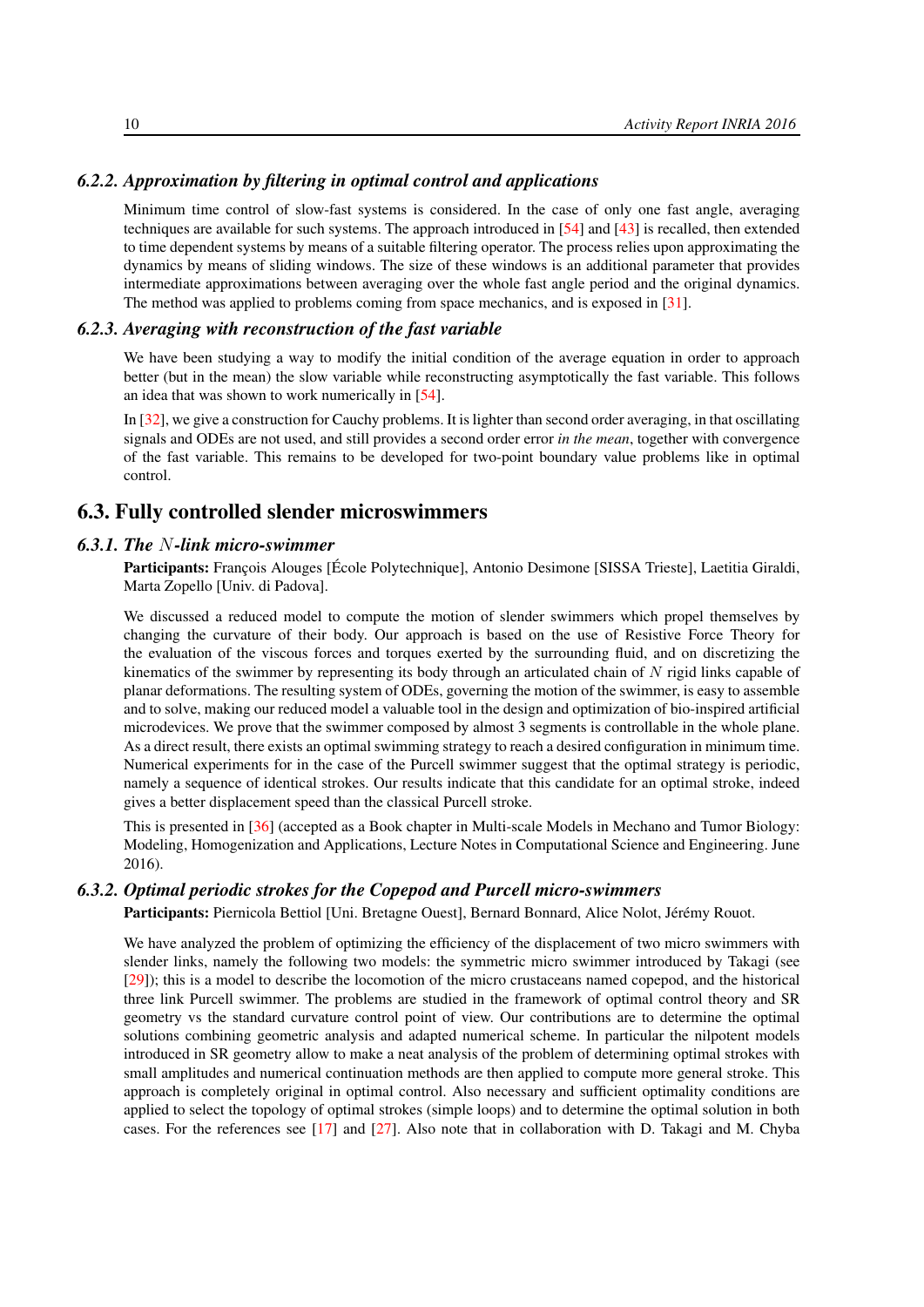this approach is currently at the experimental level at the university of Hawaii using a robot micro swimmer mimicking a copepod, see above. More theoretical issues in relation with SR geometry are investigated in the framework of A. Nolot's starting PhD (started August, 2016). Other publication relating these advances are [\[25\]](#page-21-3), [\[26\]](#page-21-4), [\[11\]](#page-20-1).

## 6.4. Modelization and Controllability of "Magneto-elastic" Micro-swimmers

<span id="page-14-0"></span>Participants: François Alouges [École Polytechnique], Antonio Desimone [SISSA Trieste], Laetitia Giraldi, Pierre Lissy [Univ. Paris Dauphine], Clément Moreau [ENS Cachan and York University], Jean-Baptiste Pomet, Marta Zopello [Univ. di Padova].

It is not realistic for *artificial* micro-swimmers built as micro-robots, to have an actuator at each joint. A possibility is as follows: each link of the swimmer bears is magnetized and the movement is controlled via an exterior magnetic field. These models also bear an internal elastic force, that can be modelled as a torsional spring at each joint and tends to asymptotically restore the straight shape in the absence of other forces.

Control strategies for these models have been proved successful numerically. It can also be proved mathematically via an asymptotic analysis that it is possible to steer the swimmer along a chosen direction with some well chosen oscillating magnetic field, provided some obstruction, like symmetries, are avoided. This is exposed in [\[23\]](#page-21-5) for a Purcell magnetic swimmer (3 links).

For the smallest magneto-elastic micro-swimmer (2 links), we have been able to prove a strong local controllability result (weaker than STLC) around the straight position of the swimmer, again except for values of the parameters that correspond to symmetries preventing controllability. This is exposed in [\[8\]](#page-20-2), and a note is under preparation, that shows that STLC is indeed *not* satisfied. This analysis is difficult because the straight position corresponds to the equilibria but is very degenerate from the control point of view.

To avoid this degeneracy, a possibility is to "twist" one of the torsional springs so that the equilibria no longer occur for a straight shape. This is exposed in [\[34\]](#page-22-9) for a 3-link magnetic microswimmer (local controllability has not been proved for this system without the twist). A local partial controllability result around the equilibrium is proved in that case and a constructive method to find the magnetic field that allows the swimmer to move along a prescribed trajectory is described.

# 6.5. Sub-Riemannian Geometry and Optimal Transport

<span id="page-14-1"></span>Participants: Zeinab Badreddine, André Belotto Da Silva [University of Toronto], Ludovic Rifford.

We have studied the Sard Conjecture and its link with the problem of existence and uniqueness of an optimal transport map for a cost given by the square of a sub-Riemannian distance. Given a totally non-holonomic distribution on a smooth manifold, the Sard Conjecture is concerned with the the size of the set of points that can be reached by singular horizontal paths starting from a same point. In the setting of rank-two distributions in dimension three, the Sard conjecture states that that set should be a subset of the so-called Martinet surface of 2-dimensional Hausdorff measure zero. In [\[24\]](#page-21-6), A. Belotto da Silva and L. Rifford proved that the conjecture holds in the case where the Martinet surface is smooth. Moreover, they address the case of singular realanalytic Martinet surfaces and show that the result holds true under an assumption of non-transversality of the distribution on the singular set of the Martinet surface. The methods rely on the control of the divergence of vector fields generating the trace of the distribution on the Martinet surface and some techniques of resolution of singularities. In a work in progress, the control on the divergence of this "generating" vector field is the key ingredient used by Z. Badreddine to obtain results of existence and uniqueness of optimal transport map for rank-two distribution in dimension four.

# 6.6. Geometric Control and Dynamics

<span id="page-14-2"></span>Participants: Ayadi Lazrag, Ludovic Rifford, Rafael Ruggiero [PUC-RIO].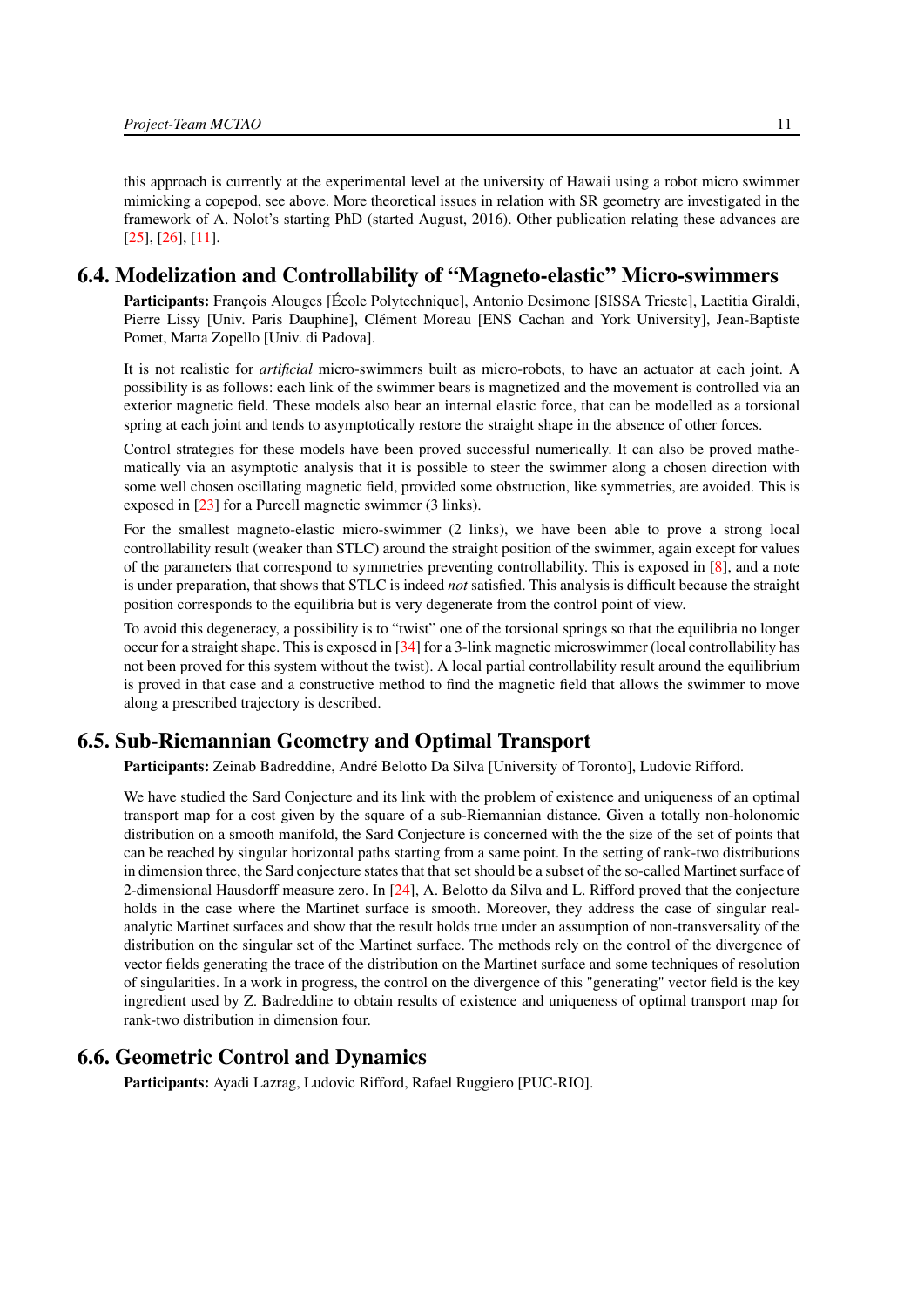Following [\[77\]](#page-25-10), [\[57\]](#page-24-15) and [\[58\]](#page-24-14), we apply techniques from geometric control to the study of perturbations of Hamiltonian flows. In [\[9\]](#page-20-3), we prove a uniform Franks' lemma at second order for geodesic flows and apply the result in persistence theory.

# <span id="page-15-0"></span>7. Bilateral Contracts and Grants with Industry

# 7.1. CNES - Inria - UB Contract

<span id="page-15-6"></span>Contract number: 130777/00. Call Number: R-S13/BS-005-012

"Perturbations and averaging for low thrust" (Poussée faible et moyennation).

Research contract between CNES and McTAO (both the Inria and the Université de Bourgogne parts). It runs for the period 2014-2017. It concerns averaging techniques in orbit transfers around the earth while taking into account many perturbations of the main force (gravity for the earth considered as circular). The objective is to validate numerically and theoretically the approximations made by using averaging, and to propose methods that refine the approximation. It has co-funded the PhD thesis of Jeremy Rouot [\[2\]](#page-19-5) (also co-funded by Région PACA) and fully funded the postdoc of Florentina Nicolau [\[32\]](#page-22-6), [\[31\]](#page-22-5).

# <span id="page-15-1"></span>8. Partnerships and Cooperations

# 8.1. Regional Initiatives

<span id="page-15-3"></span><span id="page-15-2"></span>The PhD thesis of Jeremy Rouot [\[2\]](#page-19-5) has been co-funded by Région PACA.

# 8.2. National Initiatives

#### *8.2.1. ANR*

<span id="page-15-4"></span>[Weak KAM beyond Hamilton-Jacobi \(WKBHJ\).](http://perso.ens-lyon.fr/marco.mazzucchelli/KAM-Faible/) Started 2013 (decision ANR-12-BS01-0020 of December 19, 2012), duration: 4 years. L. Rifford is in the scientific committee.

[Sub-Riemannian Geometry and Interactions \(SRGI\).](https://www.ljll.math.upmc.fr/trelat/SRGI.html) Started 2015 (decision ANR-15-CE40-0018), duration: 4 years. L. Rifford is a member.

[Intéractions Systèmes Dynamiques Équations d'Évolution et Contrôle \(ISDEEC\).](http://www.agence-nationale-recherche.fr/?Projet=ANR-16-CE40-0013) Started 2016 (decision ANR-16-CE40-0013), duration: 4 years. L. Rifford is a member.

## *8.2.2. Others*

<span id="page-15-5"></span>The McTAO team participates in the [GdR MOA,](http://gdrmoa.math.cnrs.fr) a CNRS network on Mathematics of Optimization and Applications.

PEPS project of [AMIES](http://www.agence-maths-entreprises.fr) Labex, "Dealing with exclusion constraints in orbital transfer" with Thalès Alenia Space (PI J.-B. Caillau). This project funded two master internships during summer 2016 (M. Brunengo and Y. El Alaoui Faris, co-supervised with T. Dargent from Thalès).

[PGMO](https://www.fondation-hadamard.fr/fr/pgmo/presentation-pgmo) grant (2016-2017) on "Metric approximation of minimizing trajectories and applications" (PI J.- B. Caillau). This project involves colleagues from Université Paris Dauphine and has funding for one year, including one intership (M2 level).

J.-B. Caillau is associate researcher of the team [Optimization & Control](http://uma.ensta-paristech.fr/oc) at ENSTA-Paristech and of the CNRS team [Parallel Algorithms & Optimization team](http://apo.enseeiht.fr) at ENSEEIHT, Univ. Toulouse.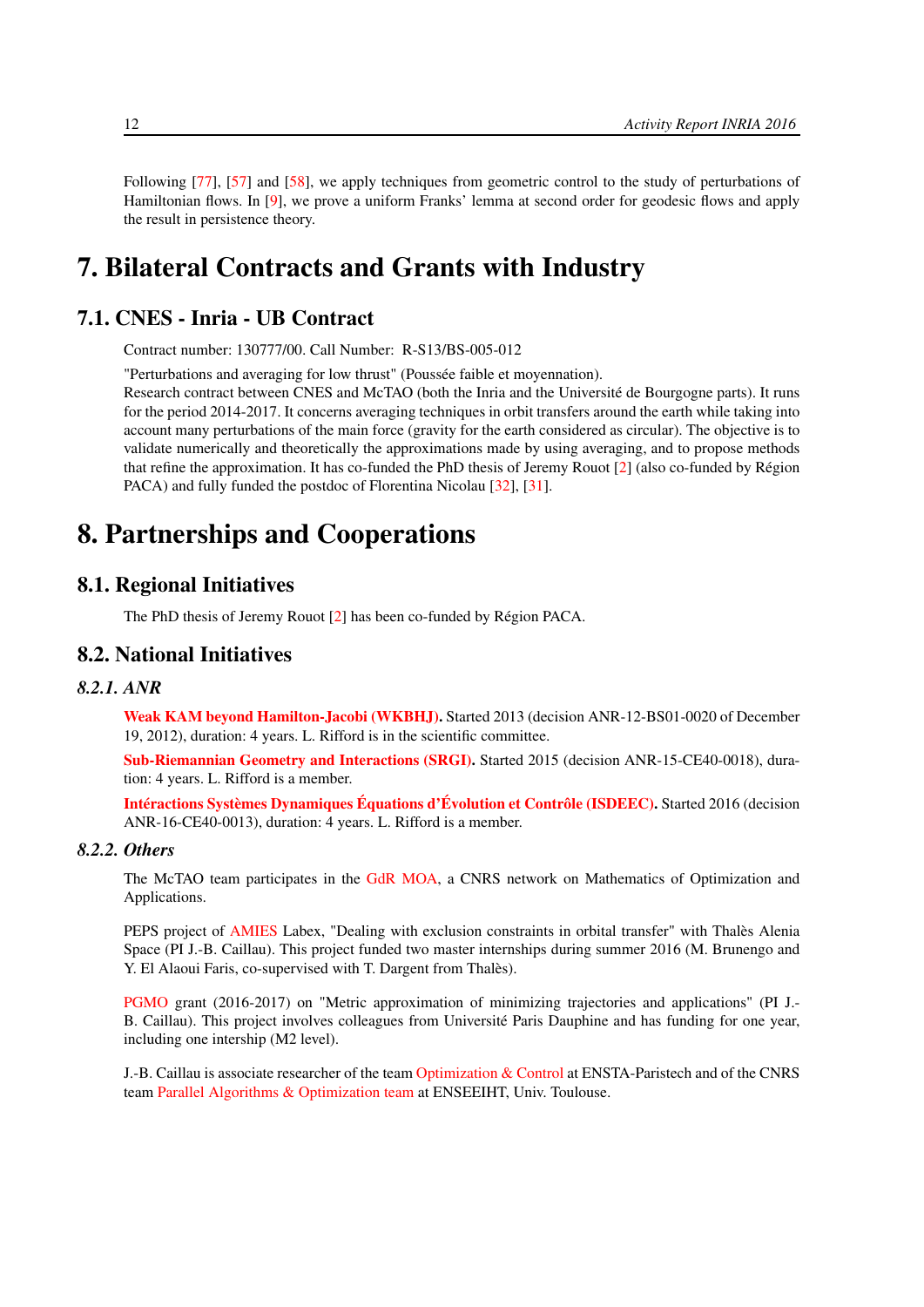# <span id="page-16-0"></span>8.3. European Initiatives

## *8.3.1. Collaborations in European Programs, other than FP7 & H2020*

<span id="page-16-1"></span>*8.3.1.1. Bilateral program with Portugal*

Program: FCT (Fundação para a Ciência e a Tecnologia) Grant no. : PTDC/MAT-CAL/4334/2014 Project title: "Extremal spectral quantities and related problems" Duration: 05/2016-05/2019 Coordinator: P. Freitas (Univ. Lisbon) Team member involved: J.-B. Caillau Other partners: Univ. Lisbon, Univ. Luxembourg, Czech Nuclear Physics Institute, Univ. Bern Link: [https://team.inria.fr/mctao/fct-project-extremal-spectral-quantities-and-related-problems-](https://team.inria.fr/mctao/fct-project-extremal-spectral-quantities-and-related-problems-2016-2019)[2016-2019](https://team.inria.fr/mctao/fct-project-extremal-spectral-quantities-and-related-problems-2016-2019)

#### <span id="page-16-2"></span>*8.3.1.2. Bilateral program with Germany*

Program: Projets de recherche collaborative-internationale ANR-DFG (Germany)

Grant no. : ANR-14-CE35-0013-01; DFG-Gl 203/9-1

Project title: "Exploring the physical limits of spin systems (Explosys)."

Duration: 11/2014-10/2018

Coordinator: D. Sugny (Univ. de Bourgogne) for France, Glaser (TU München) for Germany.

Team member involved: Bernard Bonnard is in the (scientific committee).

Other partners: TU München, Univ. de Bourgogne (IMB and UCB).

This project involves specialists in physics and control theory in order to make important progresses in the use of spin dynamics, in particular for Magnetic Resonance Medical Imaging.

Link: [http://www.agence-nationale-recherche.fr/fileadmin/aap/2014/selection/pa-2014-selection](http://www.agence-nationale-recherche.fr/fileadmin/aap/2014/selection/pa-2014-selection-franco-allemand-dfg.pdf)[franco-allemand-dfg.pdf](http://www.agence-nationale-recherche.fr/fileadmin/aap/2014/selection/pa-2014-selection-franco-allemand-dfg.pdf)

# <span id="page-16-3"></span>9. Dissemination

# <span id="page-16-4"></span>9.1. Promoting Scientific Activities

## <span id="page-16-5"></span>*9.1.1. Scientific Events Organisation*

*9.1.1.1. General Chair, Scientific Chair*

<span id="page-16-6"></span>[The cut locus: A bridge over differential geometry, optimal control and transport,](http://team.inria.fr/mctao/cut-locus2016-bangkok) Bangkok, August 2016 (B. Bonnard, J.-B. Caillau, K. Kondo, L. Rifford, M. Tanaka). The conference was organized with the support of the Thai KMITL University and gathered 30 people mostly from Japan, Thailand and France.

#### *9.1.1.2. Member of the Organizing Committees*

<span id="page-16-7"></span>[Séminaire de géométrie hamiltonienne,](https://www.imj-prg.fr/spip.php?article72) Paris 6 (J.-B. Caillau). Bi-mensual seminar.

[Journée McTAO,](https://team.inria.fr/mctao/journee-equipe-mctao-inria-sophia-18012016) Inria Sophia, January 2016. One day event organized by the team with four invited speakers.

[10th International Young Researcher Workshop on Geometry, Mechanics and Control,](http://gmcnet.webs.ull.es/?q=node/1396) Paris (IHP), January 2016 (J.-B. Caillau). The workshop gathered 50 people for conferences and mini-courses.

[Journées SMAI-MODE,](https://mode2016.sciencesconf.org) Toulouse, March 2016 (J.-B. Caillau). The conference gathered 140 researchers, and was coupled with a series of two mini-courses co-organized with [GdR MOA.](http://gdrmoa.math.cnrs.fr)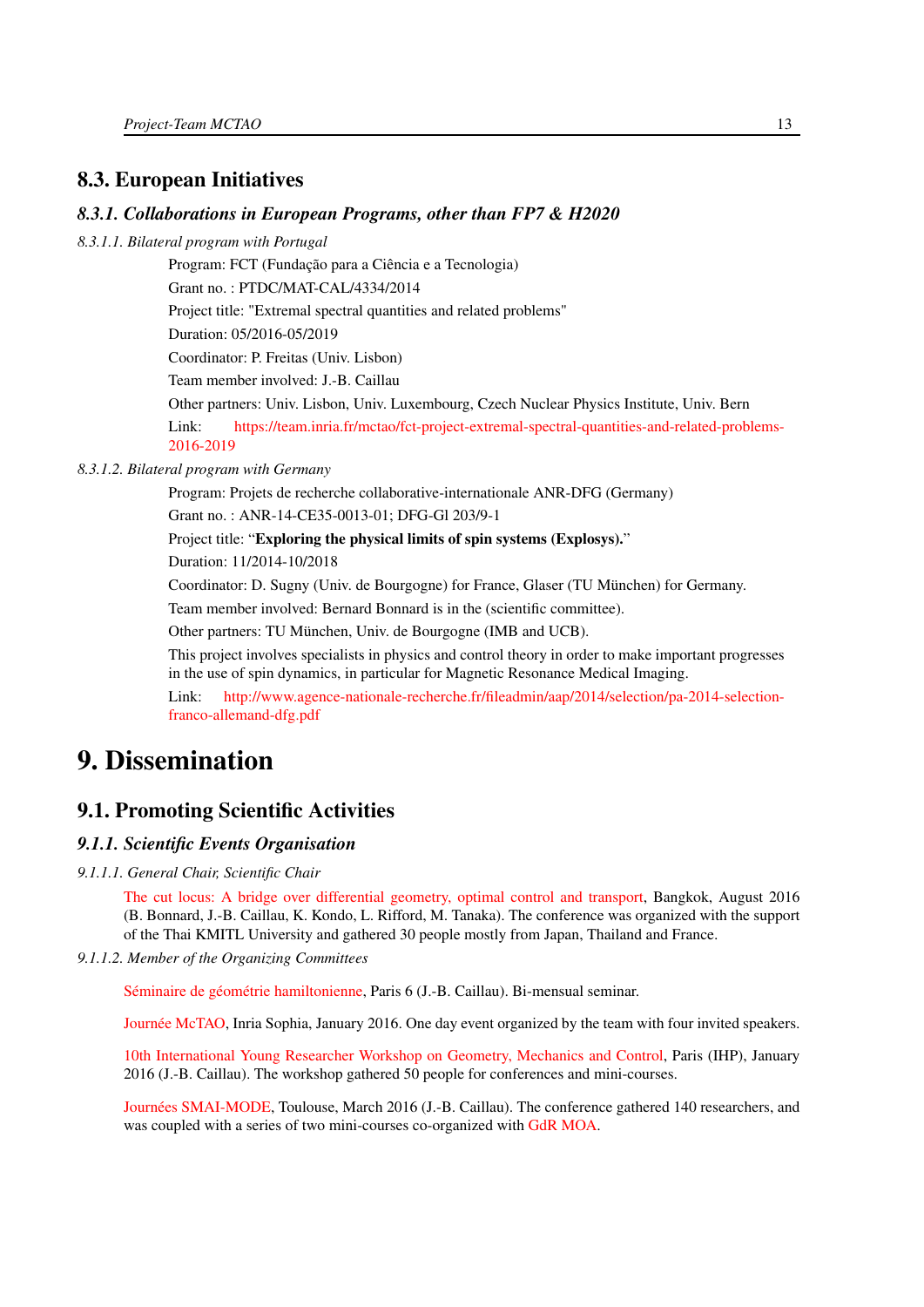[Journée MokaTAO,](https://team.inria.fr/mctao/journees-mokatoa-equipes-mokaplan-et-mctao-3-et-4-octobre-2016-paris) Inria Paris, October 2016. Two-day event co-organized by Mokaplan (Inria Paris) and McTAO teams, with talks by members of these teams. The two teams share common interests in optimization and optimal transportation.

<span id="page-17-0"></span>[Groupe de travail "Optimisation et applications",](https://team.inria.fr/mctao/groupe-de-travail-optimisation-et-applications-18-novembre-2016-sophia) Inria Sophia Antipolis, November 2016 (J.-B. Caillau). One day event with four invited speakers.

## *9.1.2. Books*

*9.1.2.1. Springer briefs*

<span id="page-17-1"></span>B. Bonnard and J. Rouot, together with M. Chyba, have written the series of notes [\[28\]](#page-22-10), submitted as Springer briefsPublications. They were the basis of courses at the Phd level given at the University of Burgundy and at the institute of Mathematics for industry at Fukuoka (Japan)

#### *9.1.2.2. Springer Maths and Industry*

<span id="page-17-2"></span>B. Bonnard, together with M. Chyba, served as an editor of the volume [\[18\]](#page-21-7), which gather contributions on the subject by specialists of both academics and space agencies.

#### *9.1.2.3. Radon Series on Comput. and Applied Math.*

<span id="page-17-3"></span>J.-B. Caillau, together with M. Bergounioux, G. Peyré, C. Schnörr and T. Haberkorn, served as an editor for the volume [\[21\]](#page-21-8). With a focus on the interplay between mathematics and applications of imaging, the first part covers topics from optimization, inverse problems and shape spaces to computer vision and computational anatomy. The second part is geared towards geometric control and related topics, including Riemannian geometry, celestial mechanics and quantum control.

# <span id="page-17-4"></span>*9.1.3. Journals*

#### *9.1.3.1. Member of the Editorial Boards*

<span id="page-17-5"></span>L. Rifford has been a member of the Editorial Board of the journal "Discrete and Continuous Dynamical Systems - A" since 2014.

#### *9.1.3.2. Reviewer - Reviewing Activities*

<span id="page-17-6"></span>The team members have reviewed articles in 2016 for the following journals: SIAM J. Control & Optim., ESAIM Control Optim. and Calc. Var., Automatica, J. Dyn. Control Syst., J. Optim. Theory Appl., J. Math. Pures Appl., Inventiones Mathematicae, Mathematische Zeitschrift, Advances in Differential Equations, Memoirs of the American Mathematical Society, Annales Scientifiques de l'ENS, Nonlinear Analysis, Communications in Mathematical Physics

## *9.1.4. Invited Talks*

<span id="page-17-7"></span>J.-B. Caillau

03/2016: *Séminaire Géométrie et dynamique*, Nice

04/2016: *Séminaire de Géométrie hamiltonienne*, Paris

05/2016: *Emerging Trends in Applied Mathematics and Mechanics*, Perpignan

06/2016: *Alicante-Limoges-Elche Meeting on Optimization*, Cartagena

08/2016: *The cut locus: A bridge over differential geometry, optimal control and transport*, Bangkok 09/2016: *Séminaire Astrogéo*, Observatoire de la côte d'azur, Sophia

L. Giraldi

11/2016: *Controllability and hysteresis*, Trento, Italie

L. Rifford

02/2016: *Rencontre d'Analyse Mathématique et ses Applications*, Ouargla (Algeria) 02/2016: *Séminaire de Calculs des Variations et EDP*, Aix-Marseille University 03/2016: *CIMPA Research School "Géométrie et Analyse"*, Abidjan (Ivory Coast) 03/2016: *Séminaire Bourbaki*, Institut Henri Poincaré, Paris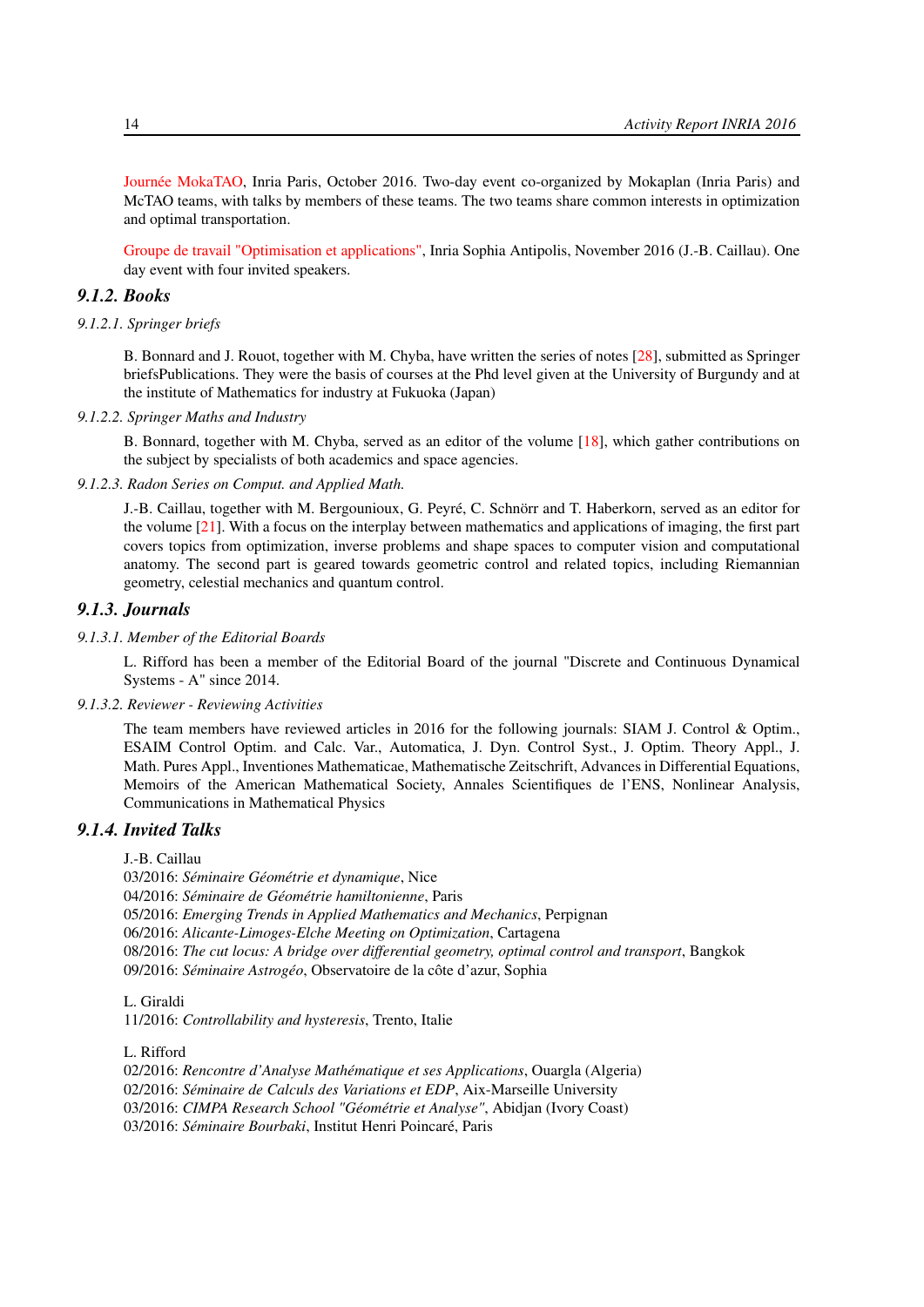04/2016: *Colloquium de l'Institut de Mathématiques*, University of Neuchâtel (Switzerland)

04/2016: *International Conference of the GE2MI*, Hammamet (Tunisia)

05/2016: *Colloquium du Département de Mathématiques*, University of Orsay

05/2016:*Geometric control and sub-Riemannian geometry*, Course given at the University of Isfahan (Iran)

06/2016: *Analysis, Geometry, and Optimal Transport*, KIAS, Seoul (South Korea)

08/2016: *The cut locus*, KIMTL, Bangkok (Thailand)

11/2016: *Dynamical Systems Seminar*, ETH Zurich

11/2016: *Dynamics and Geometry Seminar*, University Nice Sophia Antipolis

12/2016: *Seminar of Hamiltonian Geometry*, Paris VI

<span id="page-18-0"></span>12/2016: *2016 Analysis School in Benin*, IMPS, Benin

#### *9.1.5. Leadership within the Scientific Community*

J.-B. Caillau has been head of the [SMAI-MODE](http://smai.emath.fr/spip.php?article338) group (2014-2016), the group on optimization of the French Society for Applied and Industrial Mathematics.

<span id="page-18-1"></span>L. Rifford has been executive director of CIMPA since September 2016.

## *9.1.6. Scientific Expertise*

J.-B. Caillau is member of the scientific committees of the ["Institut de Mécanique Céleste de Calcul des](https://www.imcce.fr) [Éphémérides"](https://www.imcce.fr) and of the [GdR Calcul,](http://calcul.math.cnrs.fr/spip.php?article79) and corresponding member in Dijon for the Labex [AMIES.](http://www.agence-maths-entreprises.fr)

<span id="page-18-2"></span>J.-B. Pomet is a member of the steering committee of "C4PO", a structuring project of the IDEX UCA<sup>JEDI</sup>.

## *9.1.7. Research Administration*

J.-B. Caillau is the joint head of the CNRS team [Statistique, Probabilités, Optimisation & Contrôle](http://math.u-bourgogne.fr/spip.php?rubrique26) at the Math. Institute of Univ. Bourgogne & Franche-Comté.

<span id="page-18-3"></span>J.-B. Pomet has been an elected member of the Inria Evaluation Committee (commission d'évaluation) since 2014.

# 9.2. Teaching - Supervision - Juries

# *9.2.1. Teaching*

<span id="page-18-4"></span>J.-B. Caillau has managed L1 math and the master of applied mathematics (M2 [MIGS\)](http://blog.u-bourgogne.fr/migs) of Univ. Bourgogne Franche-Comté (2014-2016). He has been a designated member of the Conseil pédagogique du Département de Mathématiques at UBFC (2014-2016), and of the Conseil de l'UFR Mathématiques & Informatique at Univ. Paris I (2014-2016). His teaching duties in 2016 include:

Licence : cours d'analyse (analysis), 100 H équivalent TD, niveau L1, Univ. Bourgogne Franche-Comté, France

Master : approximation géométrique (geometric approximation), 50 H équivalent TD, niveau M1, Univ. Bourgogne Franche-Comté, France

Master : optimisation, 50 H équivalent TD, niveau M2, Univ. Bourgogne Franche-Comté, France

Master : contrôle optimal (optimal control), 20 H équivalent TD, niveau M2, ENSTA-Paristech, France

L. Giraldi is responsible of the following courses:

Licence : *"colles de mathématiques", MPSI and MP*, 4 H équivalent TD/week, L1 L2, Lycée International de Valbonne,

Licence : numerical analysis, 20 H équivalent TD, L3, Polytech Nice Sophia,

Master : numerical analysis project, 30 H équivalent TD, M1, Polytech Nice Sophia.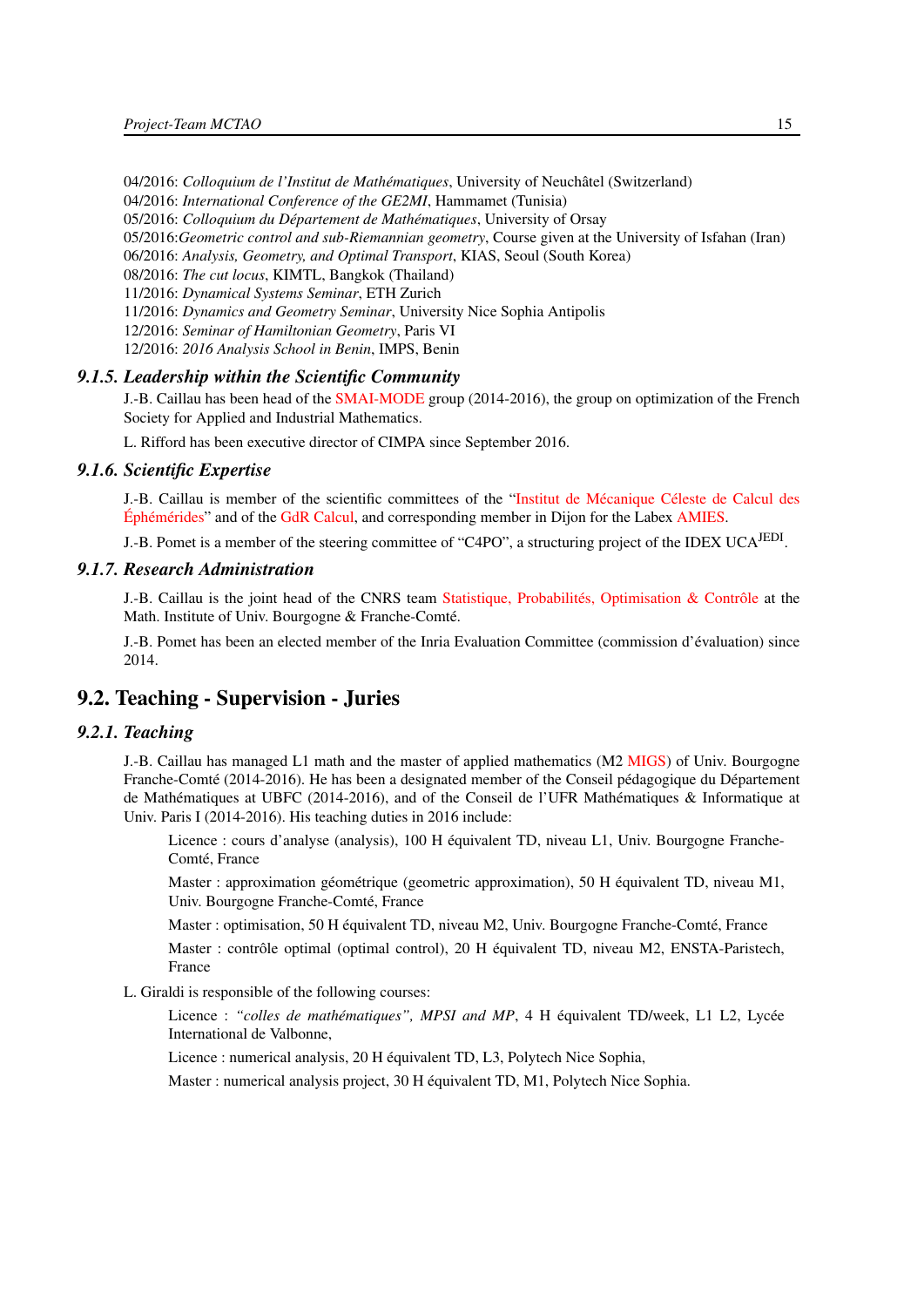#### <span id="page-19-0"></span>*9.2.2. Supervision*

PhD: Zheng Chen,  $L^1$ -minimization in space mechanics, Univ. Paris Saclay, defended September, 2016, J.-B. Caillau (co-supervised with Y. Chitour) [\[1\]](#page-19-6)

PhD: Jérémy Rouot, , Univ. Nice Sophia Antipolis, Geometric and numerical methods in optimal control and application to orbit transfer and swimming at low Reynolds number. Defended November, 2016, co-supervised by B. Bonnard and J.-B. Pomet. [\[2\]](#page-19-5)

PhD in progress: Achille Sassi, to be defended 01/2017, Numerical methods for hybrid control and chance-constrained optimization problems, Univ. Paris Saclay, J.-B. Caillau (co-supervised with M. Cerf, E. Trélat and H. Zidani)

PhD in progress: Michaël Orieux, started 10/2015, Dynamical systems and optimal control, Univ. Paris Dauphine, J.-B. Caillau (co-supervised with J. Féjoz)

PhD in progress: Zeinab Badreddine, started 09/2014, Sub-Riemannian Geometry and Optimal Transport, co-supervised by L. Rifford and B. Bonnard.

PhD in progress: Sébastien Fueyo, started 09/2016, Testing stability of nonlinear amplifier by frequency-domain methods. J.-B. Pomet (co-supervised with L. Baratchart).

PhD in progress: Alice Nolot, started 09/2016, Sub-Riemannian geometry and optimal swimming at low Reynolds number. B. Bonnard.

#### *9.2.3. Juries*

<span id="page-19-1"></span>In 2016, J.-B. Caillau referee for Jiamin Zhu (Univ. Paris 6) and Maxime Chupin (Univ. Paris 6) PhD theses, for the HDR of Aude Rondepierre (Univ. Toulouse), and jury member for the PhD thesis of Clément Royer (Univ. Toulouse).

# 9.3. Popularization

<span id="page-19-2"></span>Conference for high school students, "Ne votez pas, jugez !" (J.-B. Caillau), [semaine des maths 2016,](http://www.education.gouv.fr/cid59384/la-semaine-des-mathematiques.html) Lycée Charles de Gaulle (Dijon) and [MASTIC](https://project.inria.fr/mastic/conferences/algorithmes-jeux-graphes) initiative (Inria Sophia Antipolis).

# <span id="page-19-3"></span>10. Bibliography

# Publications of the year

#### Doctoral Dissertations and Habilitation Theses

- <span id="page-19-6"></span>[1] Z. CHEN. L<sup>1</sup>-Minimization for Space Mechanics, Université Paris-Saclay, September 2016, [https://tel.archives](https://tel.archives-ouvertes.fr/tel-01397008)[ouvertes.fr/tel-01397008](https://tel.archives-ouvertes.fr/tel-01397008)
- <span id="page-19-5"></span>[2] J. ROUOT. *Geometric and numerical methods in optimal control and application to orbit transfer and swimming at low Reynolds number*, Universite Nice Sophia Antipolis, November 2016, <https://hal.inria.fr/tel-01402516>

#### Articles in International Peer-Reviewed Journals

- [3] L. BARBET, M. DAMBRINE, A. DANIILIDIS, L. RIFFORD. *Sard theorems for Lipschitz functions and applications in optimization*, in "Israël Journal of Mathematics", 2016, vol. 212, no 2, pp. 757-790 [*DOI :* 10.1007/S11856-016-1308-7], <https://hal.archives-ouvertes.fr/hal-01336328>
- <span id="page-19-4"></span>[4] Z. CHEN, J.-B. CAILLAU, Y. CHITOUR. *L* 1 *-minimization for mechanical systems*, in "SIAM Journal on Control and Optimization", May 2016, vol. 54, n<sup>o</sup> 3, pp. 1245-1265 [*DOI*: 10.1137/15M1013274], [https://hal.](https://hal.archives-ouvertes.fr/hal-01136676) [archives-ouvertes.fr/hal-01136676](https://hal.archives-ouvertes.fr/hal-01136676)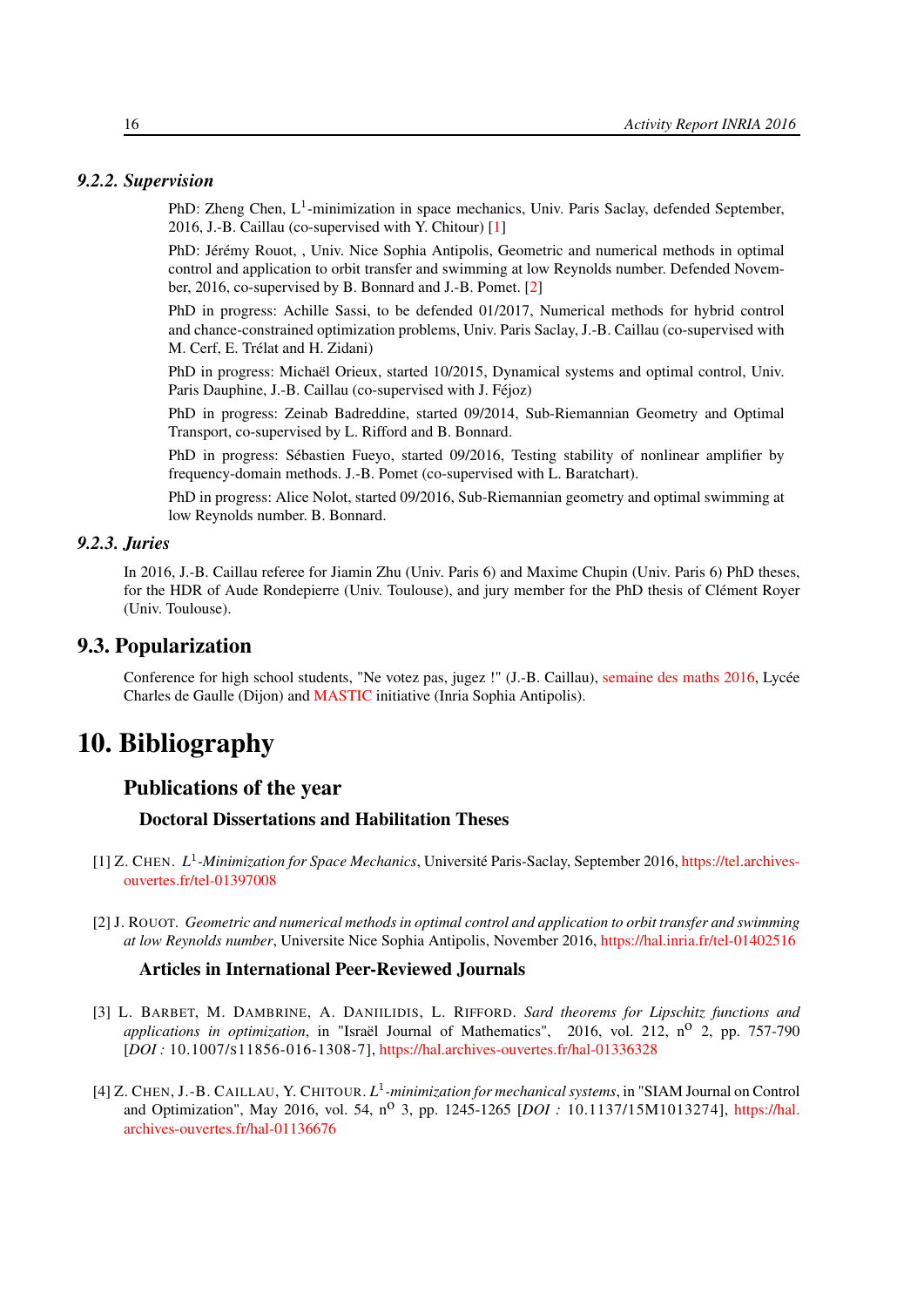- [5] Z. CHEN. *L*<sup>1</sup>-optimality conditions for the circular restricted three-body problem, in "Celestial Mechanics and Dynamical Astronomy", June 2016, vol. 126, n<sup>o</sup> 4, pp. 461-481 [*DOI* : 10.1007/s10569-016-9703-2], <https://hal.archives-ouvertes.fr/hal-01402647>
- [6] Z. CHEN. *Neighboring Optimal Control for Fixed-Time Multi-Burn Orbital Transfers*, in "Aerospace Science and Technology", December 2016 [*DOI :* 10.1016/J.AST.2016.11.021], [https://hal.archives-ouvertes.fr/hal-](https://hal.archives-ouvertes.fr/hal-01402650)[01402650](https://hal.archives-ouvertes.fr/hal-01402650)
- [7] Z. CHEN. *Optimality Conditions Applied to Free-Time Multiburn Optimal Orbital Transfers*, in "Journal of Guidance, Control, and Dynamics", September 2016, vol. 39, n<sup>o</sup> 11, pp. 2512-2521 [*DOI :* 10.2514/1.G000284], <https://hal.archives-ouvertes.fr/hal-01402640>
- <span id="page-20-2"></span>[8] L. GIRALDI, J.-B. POMET. *Local Controllability of the Two-Link Magneto-Elastic Micro-Swimmer*, in "IEEE Transactions on Automatic Control", August 2016, 16 p. [*DOI :* 10.1109/TAC.2016.2600158], [https://hal.](https://hal.archives-ouvertes.fr/hal-01145537) [archives-ouvertes.fr/hal-01145537](https://hal.archives-ouvertes.fr/hal-01145537)
- <span id="page-20-3"></span>[9] A. LAZRAG, L. RIFFORD, R. RUGGIERO. *Franks' Lemma for C 2 Mane Perturbations of Riemannian Metrics and Applications to Persistence*, in "Journal of modern dynamics", September 2016, vol. 10, pp. 379-411 [*DOI :* 10.3934/JMD.2016.10.379], <https://hal.archives-ouvertes.fr/hal-01111786>
- [10] R. MCCANN, L. RIFFORD. *The intrinsic dynamics of optimal transport*, in "Journal de l'École polytechnique — Mathématiques", 2016, vol. 3, pp. 67-98 [*DOI :* 10.5802/JEP.29], [https://hal.archives-ouvertes.fr/hal-](https://hal.archives-ouvertes.fr/hal-01336327)[01336327](https://hal.archives-ouvertes.fr/hal-01336327)

#### International Conferences with Proceedings

- <span id="page-20-1"></span>[11] B. BONNARD, M. CHYBA, J. ROUOT, D. TAKAGI. *A Numerical Approach to the Optimal Control and Efficiency of the Copepod Swimmer*, in "55th IEEE Conference on Decision and Control - CDC", Las Vegas, United States, December 2016, <https://hal.inria.fr/hal-01286602>
- <span id="page-20-0"></span>[12] B. BONNARD, J.-C. FAUGÈRE, A. JACQUEMARD, M. SAFEY EL DIN, T. VERRON. *Determinantal sets, singularities and application to optimal control in medical imagery*, in "International symposium on symbolic and algebraic computations", Waterloo, Canada, ACM, July 2016, pp. 103-110 [*DOI :* 10.1145/2930889.2930916], <https://hal.inria.fr/hal-01307073>
- [13] B. BONNARD, A. JACQUEMARD, J. ROUOT. *Optimal Control of an Ensemble of Bloch Equations with Applications in MRI*, in "55th IEEE Conference on Decision and Control - CDC", Las Vegas, United States, December 2016, <https://hal.inria.fr/hal-01287290>
- [14] F. NICOLAU, W. RESPONDEK. *Flatness of two-input control-affine systems linearizable via a two-fold prolongation*, in "55th IEEE Conference on Decision and Control", Las Vegas, NV, United States, December 2016, <https://hal.archives-ouvertes.fr/hal-01351615>

#### Conferences without Proceedings

[15] J.-B. CAILLAU, M. CERF, A. SASSI, E. TRÉLAT, H. ZIDANI. *Chance constrained optimization of a three-stage launcher*, in "Journées SMAI-MODE 2016", Toulouse, France, March 2016, [https://hal.archives](https://hal.archives-ouvertes.fr/hal-01408885)[ouvertes.fr/hal-01408885](https://hal.archives-ouvertes.fr/hal-01408885)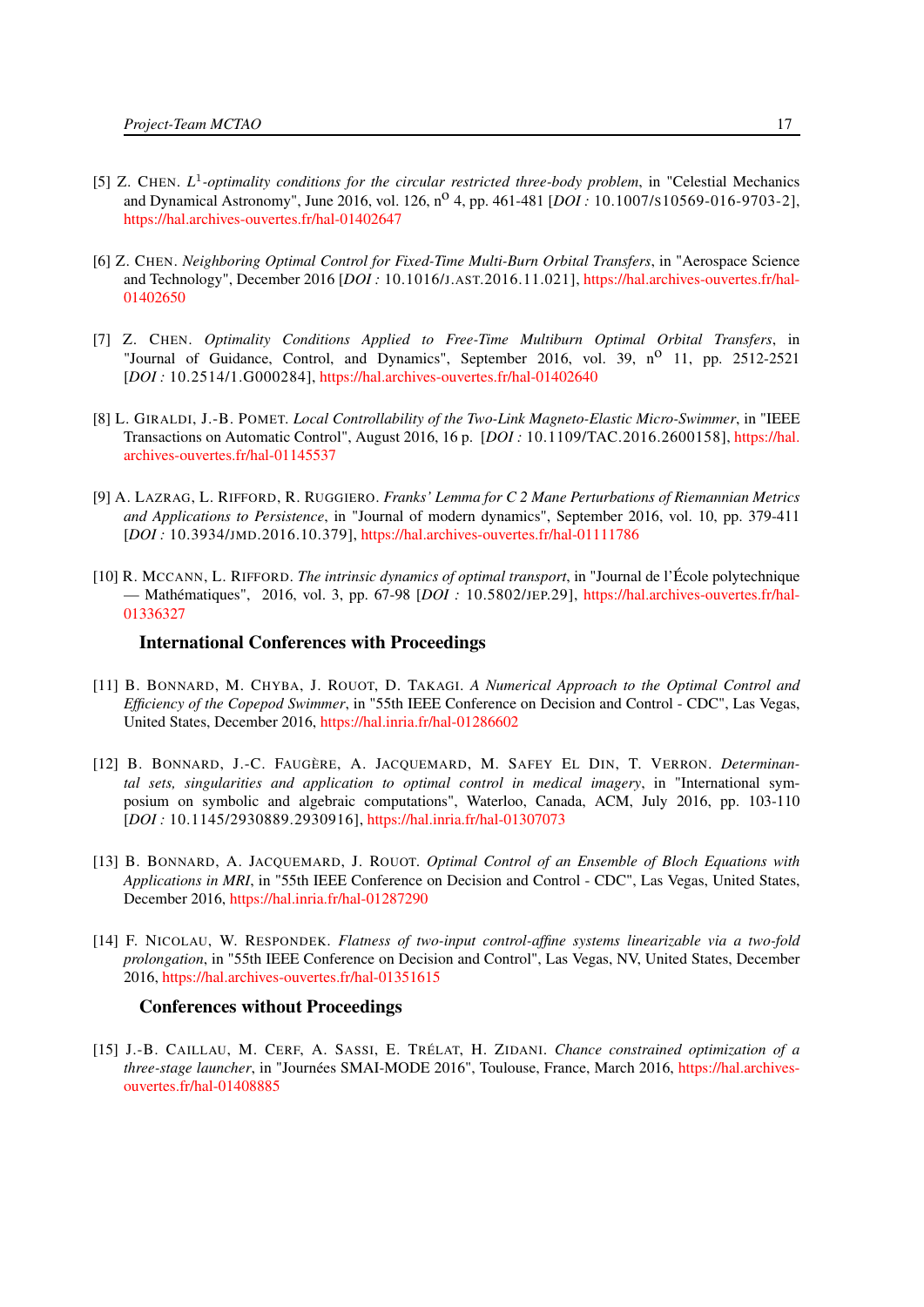[16] J.-B. CAILLAU, M. CERF, A. SASSI, E. TRÉLAT, H. ZIDANI. *Kernel Density Estimation applied to the chance-constrained Goddard problem*, in "PGMO Days 2016", Palaiseau, France, November 2016, [https://](https://hal.archives-ouvertes.fr/hal-01408897) [hal.archives-ouvertes.fr/hal-01408897](https://hal.archives-ouvertes.fr/hal-01408897)

#### Scientific Books (or Scientific Book chapters)

- <span id="page-21-1"></span>[17] P. BETTIOL, B. BONNARD, L. GIRALDI, P. MARTINON, J. ROUOT. *The Purcell Three-link swimmer: some geometric and numerical aspects related to periodic optimal controls*, in "Variational methods in imaging and geometric control", M. BERGOUNIOUX, G. PEYRE´, C. SCHNO¨RR, J.-B. CAILLAU, T. HABERKORN (editors), Radon Series on Computational and Applied Mathematics, 2016, vol. 18, pp. 328-357, [https://hal.](https://hal.inria.fr/hal-01143763) [inria.fr/hal-01143763](https://hal.inria.fr/hal-01143763)
- <span id="page-21-7"></span>[18] B. BONNARD, M. CHYBA. *Recent Advances in Celestial and Space Mechanics*, Mathematics for Industry, Springer, 2016, n<sup>o</sup> 23 [*DOI* : 10.1007/978-3-319-27464-5], <https://hal.inria.fr/hal-01405169>
- <span id="page-21-0"></span>[19] J.-B. CAILLAU, A. FARRÉS. *On local optima in minimum time control of the restricted three-body problem*, in "Recent Advances in Celestial and Space Mechanics", Springer, April 2016, vol. Mathematics for Industry, n o 23, pp. 209-302 [*DOI :* 10.1007/978-3-319-27464-5], <https://hal.archives-ouvertes.fr/hal-01260120>
- [20] Z. CHEN, Y. CHITOUR. *Controllability of Keplerian Motion with Low-Thrust Control Systems*, in "Radon Series on Computational and Applied Mathematics", Variational Methods In Imaging and Geometric Control, December 2016, vol. 18, pp. 344-364, <https://hal.archives-ouvertes.fr/hal-01402649>

#### Books or Proceedings Editing

<span id="page-21-8"></span>[21] M. BERGOUNIOUX, J.-B. CAILLAU, T. HABERKORN, G. PEYRÉ, C. SCHNÖRR (editors). *Variational methods in imaging and geometric control*, Radon Series on Comput. and Applied Math., de Gruyter, December 2016, n<sup>o</sup> 18, <https://hal.archives-ouvertes.fr/hal-01315508>

#### Other Publications

- [22] C. ALDANA, J.-B. CAILLAU, P. FREITAS. *Maximal determinants of Schrödinger operators*, November 2016, working paper or preprint, <https://hal.inria.fr/hal-01406270>
- <span id="page-21-5"></span>[23] F. ALOUGES, A. DESIMONE, L. GIRALDI, M. ZOPPELLO. *Purcell magneto-elastic swimmer controlled by an external magnetic field*, November 2016, working paper or preprint, [https://hal.archives-ouvertes.fr/hal-](https://hal.archives-ouvertes.fr/hal-01393314)[01393314](https://hal.archives-ouvertes.fr/hal-01393314)
- <span id="page-21-6"></span>[24] A. BELOTTO DA SILVA, L. RIFFORD. *The Sard conjecture on Martinet surfaces*, August 2016, working paper or preprint, <https://hal.archives-ouvertes.fr/hal-01411456>
- <span id="page-21-3"></span>[25] P. BETTIOL, B. BONNARD, A. NOLOT, J. ROUOT. *Optimal control theory and the efficiency of the swimming mechanism of the Copepod Zooplankton*, October 2016, working paper or preprint, [https://hal.inria.fr/hal-](https://hal.inria.fr/hal-01387423)[01387423](https://hal.inria.fr/hal-01387423)
- <span id="page-21-4"></span><span id="page-21-2"></span>[26] P. BETTIOL, B. BONNARD, A. NOLOT, J. ROUOT. *Optimal Control Theory and the Swimming Mechanism of the Copepod Zooplankton*, October 2016, working paper or preprint, <https://hal.inria.fr/hal-01387443>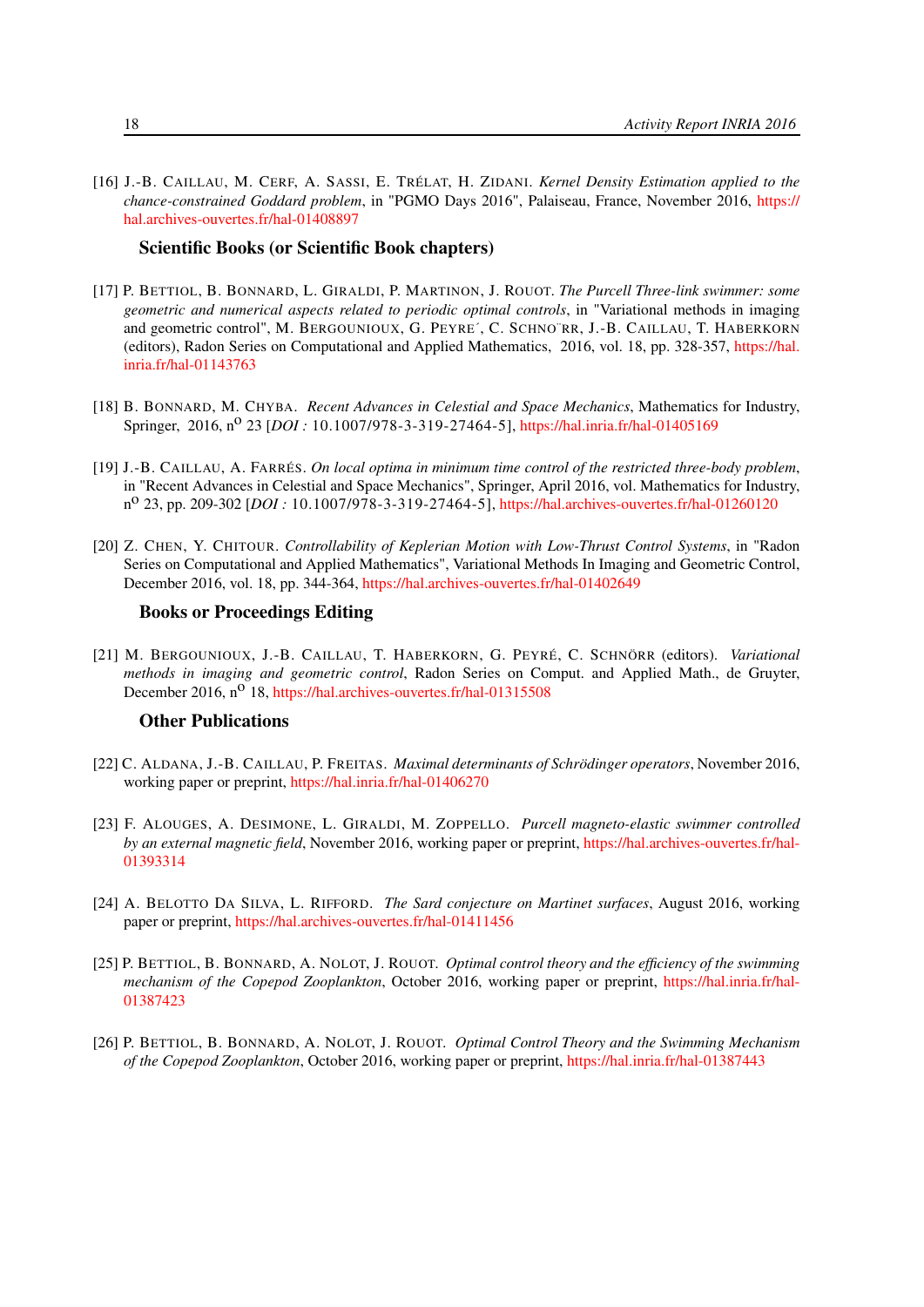- [27] P. BETTIOL, B. BONNARD, J. ROUOT. *Optimal strokes at low Reynolds number: a geometric and numeric study using the Copepod and Purcell swimmers*, August 2016, working paper or preprint, [https://hal.inria.fr/](https://hal.inria.fr/hal-01326790) [hal-01326790](https://hal.inria.fr/hal-01326790)
- <span id="page-22-10"></span>[28] B. BONNARD, M. CHYBA, J. ROUOT. *Working Examples In Geometric Optimal Control: PRELIMINARY VERSION*, March 2016, working paper or preprint, <https://hal.inria.fr/hal-01226734>
- <span id="page-22-8"></span>[29] B. BONNARD, M. CHYBA, J. ROUOT, D. TAKAGI, R. ZOU. *Optimal Strokes : a Geometric and Numerical Study of the Copepod Swimmer*, January 2016, working paper or preprint, <https://hal.inria.fr/hal-01162407>
- <span id="page-22-4"></span>[30] J.-B. CAILLAU, M. CERF, A. SASSI, E. TRÉLAT, H. ZIDANI. *Solving chance-constrained optimal control problems in aerospace engineering via Kernel Density Estimation*, November 2016, working paper or preprint, <https://hal.inria.fr/hal-01406266>
- <span id="page-22-5"></span>[31] J.-B. CAILLAU, T. DARGENT, F. NICOLAU. *Approximation by filtering in optimal control and applications*, 2016, working paper or preprint, <https://hal.inria.fr/hal-01405724>
- <span id="page-22-6"></span>[32] T. DARGENT, F. NICOLAU, J.-B. POMET. *Periodic averaging with a second order integral error \**, November 2016, working paper or preprint, <https://hal.archives-ouvertes.fr/hal-01351613>
- [33] R. FERRETTI, A. SASSI. *A semi-Lagrangian algorithm in policy space for hybrid optimal control problems*, December 2016, working paper or preprint, <https://hal.archives-ouvertes.fr/hal-01406544>
- <span id="page-22-9"></span>[34] L. GIRALDI, P. LISSY, C. MOREAU, J.-B. POMET. *Controllability of a bent 3-link magnetic microswimmer*, October 2016, working paper or preprint, <https://hal.archives-ouvertes.fr/hal-01390138>
- [35] L. RIFFORD. *Singulières minimisantes en géométrie sous-riemannienne [d'après Hakavuori, Le Donne, Leonardi, Monti...]*, March 2016, working paper or preprint, <https://hal.archives-ouvertes.fr/hal-01411510>
- <span id="page-22-7"></span>[36] M. ZOPPELLO, A. DESIMONE, F. ALOUGES, L. GIRALDI, P. MARTINON. *Optimal control of slender microswimmers*, November 2016, working paper or preprint, <https://hal.archives-ouvertes.fr/hal-01393327>

# References in notes

- <span id="page-22-2"></span>[37] A. AGRACHEV, P. W. Y. LEE. *Optimal transportation under nonholonomic constraints*, in "Trans. Amer. Math. Soc.", 2009, vol. 361, n<sup>o</sup> 11, pp. 6019–6047, <http://dx.doi.org/10.1090/S0002-9947-09-04813-2>
- <span id="page-22-3"></span>[38] A. AGRACHEV, P. W. Y. LEE. *Generalized Ricci Curvature Bounds for Three Dimensional Contact Subriemannian manifold*, arXiv, 2011, n<sup>o</sup> arXiv:0903.2550 [math.DG], 3rd version, [http://arxiv.org/abs/0903.](http://arxiv.org/abs/0903.2550) [2550](http://arxiv.org/abs/0903.2550)
- <span id="page-22-0"></span>[39] A. AGRACHEV, Y. L. SACHKOV. *Control theory from the geometric viewpoint*, Encyclopaedia of Mathematical Sciences, Springer-Verlag, Berlin, 2004, vol. 87, xiv+412 p. , Control Theory and Optimization, II
- <span id="page-22-1"></span>[40] L. AMBROSIO, S. RIGOT. *Optimal mass transportation in the Heisenberg group*, in "J. Funct. Anal.", 2004, vol. 208, n<sup>o</sup> 2, pp. 261–301, [http://dx.doi.org/10.1016/S0022-1236\(03\)00019-3](http://dx.doi.org/10.1016/S0022-1236(03)00019-3)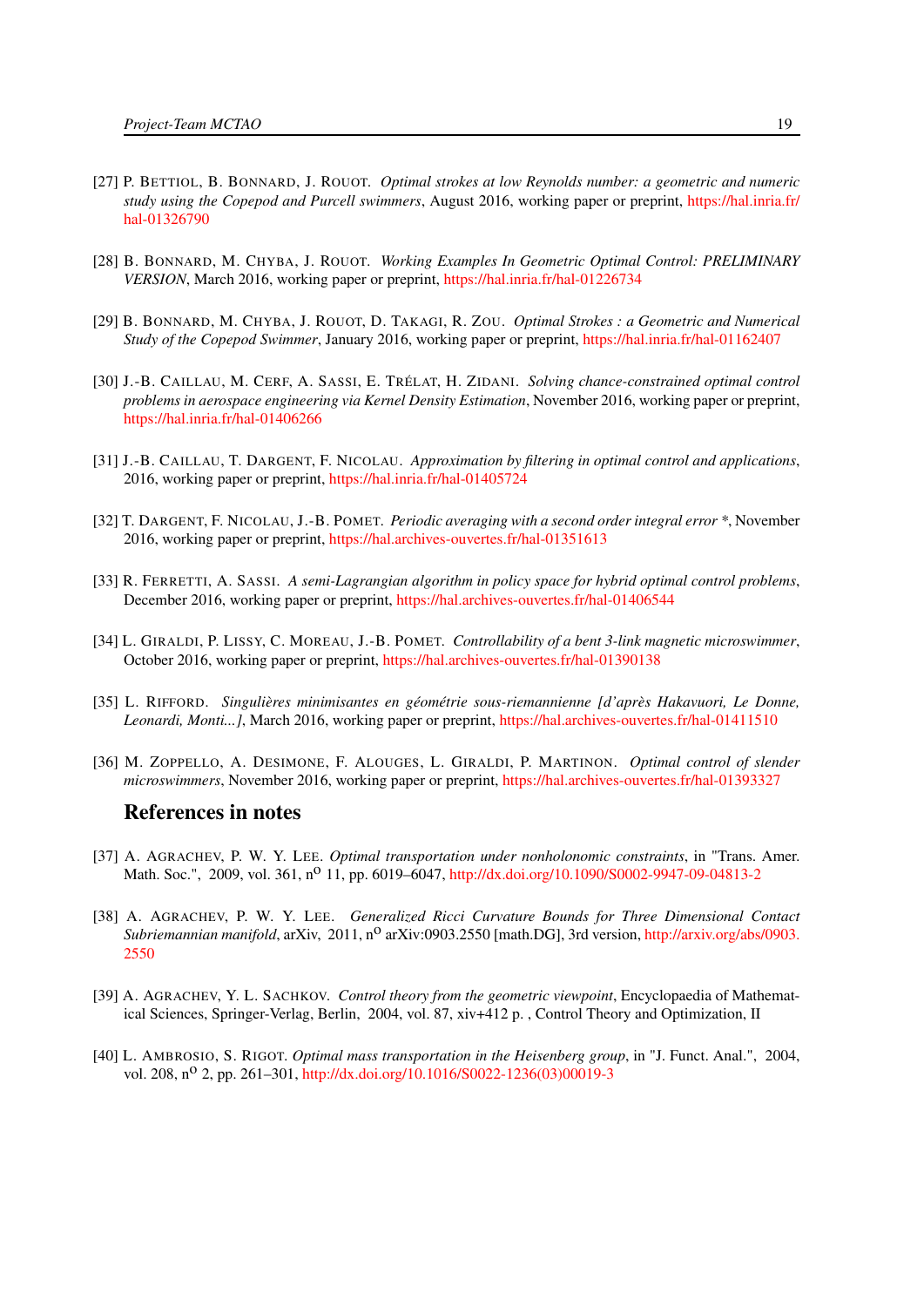- <span id="page-23-4"></span>[41] V. I. ARNOLD. *Mathematical methods of classical mechanics*, Graduate Texts in Mathematics, 2nd, Springer-Verlag, New York, 1989, vol. 60, xvi+508 p. , Translated from the Russian by K. Vogtmann and A. Weinstein
- <span id="page-23-2"></span>[42] Z. ARTSTEIN. *Stabilization with relaxed control*, in "Nonlinear Analysis TMA", November 1983, vol. 7, no 11, pp. 1163-1173
- <span id="page-23-8"></span>[43] A. BOMBRUN, J.-B. POMET. *The averaged control system of fast oscillating control systems*, in "SIAM J. Control Optim.", 2013, vol. 51, n<sup>o</sup> 3, pp. 2280-2305 [*DOI*: 10.1137/11085791X], [http://hal.inria.fr/hal-](http://hal.inria.fr/hal-00648330/)[00648330/](http://hal.inria.fr/hal-00648330/)
- <span id="page-23-5"></span>[44] B. BONNARD, J.-B. CAILLAU. *Riemannian metric of the averaged energy minimization problem in orbital transfer with low thrust*, in "Ann. Inst. H. Poincaré Anal. Non Linéaire", 2007, vol. 24, n<sup>o</sup> 3, pp. 395–411
- <span id="page-23-6"></span>[45] B. BONNARD, J.-B. CAILLAU. *Geodesic flow of the averaged controlled Kepler equation*, in "Forum Mathematicum", September 2009, vol. 21, n<sup>o</sup> 5, pp. 797–814, <http://dx.doi.org/10.1515/FORUM.2009.038>
- <span id="page-23-0"></span>[46] B. BONNARD, M. CHYBA. *Singular trajectories and their role in control theory*, Mathématiques & Applications, Springer-Verlag, Berlin, 2003, vol. 40, xvi+357 p.
- <span id="page-23-11"></span>[47] B. BONNARD, O. COTS, S. J. GLASER, M. LAPERT, D. SUGNY, Y. ZHANG. *Geometric Optimal Control of the Contrast Imaging Problem in Nuclear Magnetic Resonance*, in "IEEE Transactions on Automatic Control", August 2012, vol. 57, n<sup>o</sup> 8, pp. 1957-1969 [*DOI*: 10.1109/TAC.2012.2195859], [http://hal.](http://hal.archives-ouvertes.fr/hal-00750032/) [archives-ouvertes.fr/hal-00750032/](http://hal.archives-ouvertes.fr/hal-00750032/)
- <span id="page-23-10"></span>[48] B. BONNARD, N. SHCHERBAKOVA, D. SUGNY. *The smooth continuation method in optimal control with an application to quantum systems*, in "ESAIM Control Optim. Calc. Var.", 2011, vol. 17,  $n^{\circ}$  1, pp. 267–292, <http://dx.doi.org/10.1051/cocv/2010004>
- <span id="page-23-9"></span>[49] B. BONNARD, D. SUGNY. *Time-minimal control of dissipative two-level quantum systems: the integrable case*, in "SIAM J. Control Optim.", 2009, vol. 48, n<sup>o</sup> 3, pp. 1289–1308, <http://dx.doi.org/10.1137/080717043>
- <span id="page-23-12"></span>[50] B. BONNARD, D. SUGNY. *Optimal control with applications in space and quantum dynamics*, vol. 5 of AIMS Series on Applied Mathematics, American Institute of Mathematical Sciences, Springfield, MO, 2012, xvi+283 p.
- <span id="page-23-1"></span>[51] U. BOSCAIN, B. PICCOLI. *Optimal syntheses for control systems on 2-D manifolds*, Mathématiques & Applications (Berlin) [Mathematics & Applications], Springer-Verlag, Berlin, 2004, vol. 43, xiv+261 p.
- <span id="page-23-3"></span>[52] Y. BRENIER. *Polar factorization and monotone rearrangement of vector-valued functions*, in "Comm. Pure Appl. Math.", 1991, vol. 44, n<sup>o</sup> 4, pp. 375-417, <http://dx.doi.org/10.1002/cpa.3160440402>
- <span id="page-23-7"></span>[53] F. CHAPLAIS. *Averaging and deterministic optimal control*, in "SIAM J. Control Optim.", 1987, vol. 25, no 3, pp. 767–780
- <span id="page-23-13"></span>[54] T. DARGENT. *Averaging technique in T\_3D an integrated tool for continuous thrust optimal control in orbit transfers*, in "4th AAS/AIAA Space Flight Mechanics Meeting", Santa Fe, New Mexico, January 2014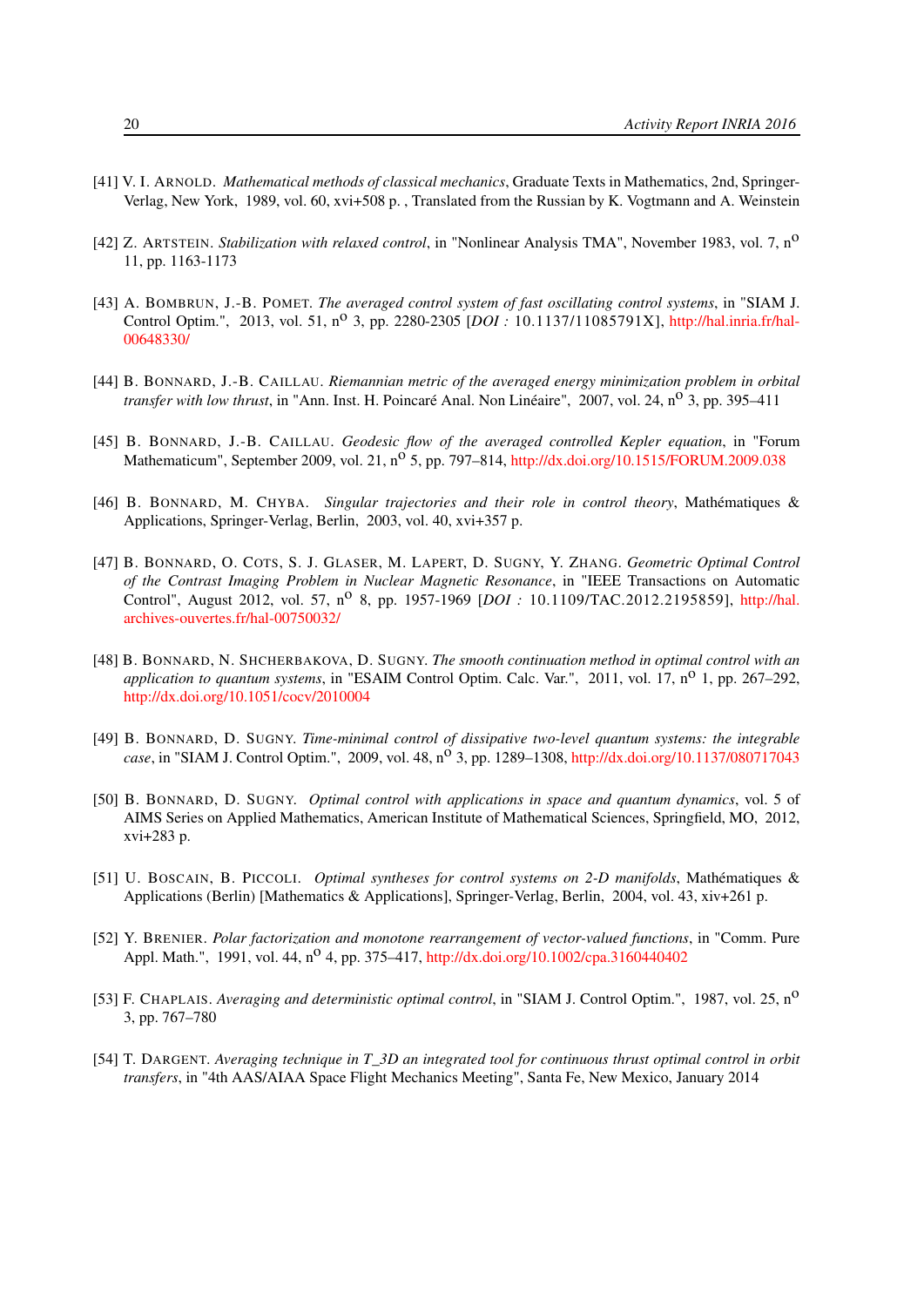- <span id="page-24-1"></span>[55] J. C. DOYLE, B. A. FRANCIS, A. R. TANNENBAUM. *Feedback control theory*, Macmillan Publishing Company, New York, 1992, xii+227 p.
- <span id="page-24-7"></span>[56] A. FIGALLI, L. RIFFORD. *Mass transportation on sub-Riemannian manifolds*, in "Geom. Funct. Anal.", 2010, vol. 20, n<sup>o</sup> 1, pp. 124–159, <http://dx.doi.org/10.1007/s00039-010-0053-z>
- <span id="page-24-15"></span>[57] A. FIGALLI, L. RIFFORD. *Closing Aubry sets I*, in "Communications on Pure and Applied Mathematics", 2015, vol. 68,  $n^{\circ}$  2, <https://hal.archives-ouvertes.fr/hal-00935965>
- <span id="page-24-14"></span>[58] A. FIGALLI, L. RIFFORD. *Closing Aubry sets II*, in "Communications on Pure and Applied Mathematics", 2015, vol. 68, n<sup>o</sup> 3, <https://hal.archives-ouvertes.fr/hal-00935970>
- <span id="page-24-2"></span>[59] M. FLIESS, J. LÉVINE, P. MARTIN, P. ROUCHON. *Flatness and Defect of Nonlinear Systems: Introductory Theory and Examples*, in "Internat. J. Control", 1995, vol. 61, pp. 1327–1361
- <span id="page-24-10"></span>[60] S. GEFFROY. *Généralisation des techniques de moyennation en contrôle optimal - Application aux problèmes de rendez-vous orbitaux en poussée faible*, Institut National Polytechnique de Toulouse, Toulouse, France, October 1997
- <span id="page-24-5"></span>[61] A. ISIDORI. *Nonlinear Control Systems*, Comm. in Control Engineering, 3rd, Springer-Verlag, 1995
- <span id="page-24-9"></span>[62] N. JUILLET. *Geometric inequalities and generalized Ricci bounds in the Heisenberg group*, in "Int. Math. Res. Not. IMRN", 2009, vol. 13, pp. 2347–2373
- <span id="page-24-11"></span>[63] V. JURDJEVIC. *Non-Euclidean elastica*, in "Amer. J. Math.", 1995, vol. 117, no 1, pp. 93–124, [http://dx.doi.](http://dx.doi.org/10.2307/2375037) [org/10.2307/2375037](http://dx.doi.org/10.2307/2375037)
- <span id="page-24-0"></span>[64] T. KAILATH. *Linear systems*, Information and System Sciences, Prentice-Hall Inc., Englewood Cliffs, N.J., 1980
- <span id="page-24-6"></span>[65] L. V. KANTOROVICH. *On a problem of Monge*, in "Uspekhi mat. Nauka", 1948, vol. 3, pp. 225–226, English translation in J. Math. Sci. (N. Y.) 133 (2006), 1383–1383, <http://dx.doi.org/10.1007/s10958-006-0050-9>
- <span id="page-24-12"></span>[66] W. KLINGENBERG. *Lectures on closed geodesics*, Grundlehren der Mathematischen Wissenschaften, Springer-Verlag, Berlin, 1978, vol. 230, x+227 p.
- <span id="page-24-13"></span>[67] W. KLINGENBERG, F. TAKENS. *Generic properties of geodesic flows*, in "Math. Ann.", 1972, vol. 197, pp. 323–334
- <span id="page-24-4"></span>[68] E. B. LEE, L. MARKUS. *Foundations of optimal control theory*, John Wiley & Sons Inc., New York, 1967
- <span id="page-24-8"></span>[69] J. LOTT, C. VILLANI. *Ricci curvature for metric-measure spaces via optimal transport*, in "Ann. of Math. (2)", 2009, vol. 169,  $n^0$  3, pp. 903–991, <http://dx.doi.org/10.4007/annals.2009.169.903>
- <span id="page-24-3"></span>[70] P. MARTIN, R. M. MURRAY, P. ROUCHON. *Flat systems*, in "Mathematical control theory, Part 1, 2 (Trieste, 2001)", ICTP Lect. Notes, VIII, Abdus Salam Int. Cent. Theoret. Phys., Trieste, 2002, pp. 705–768